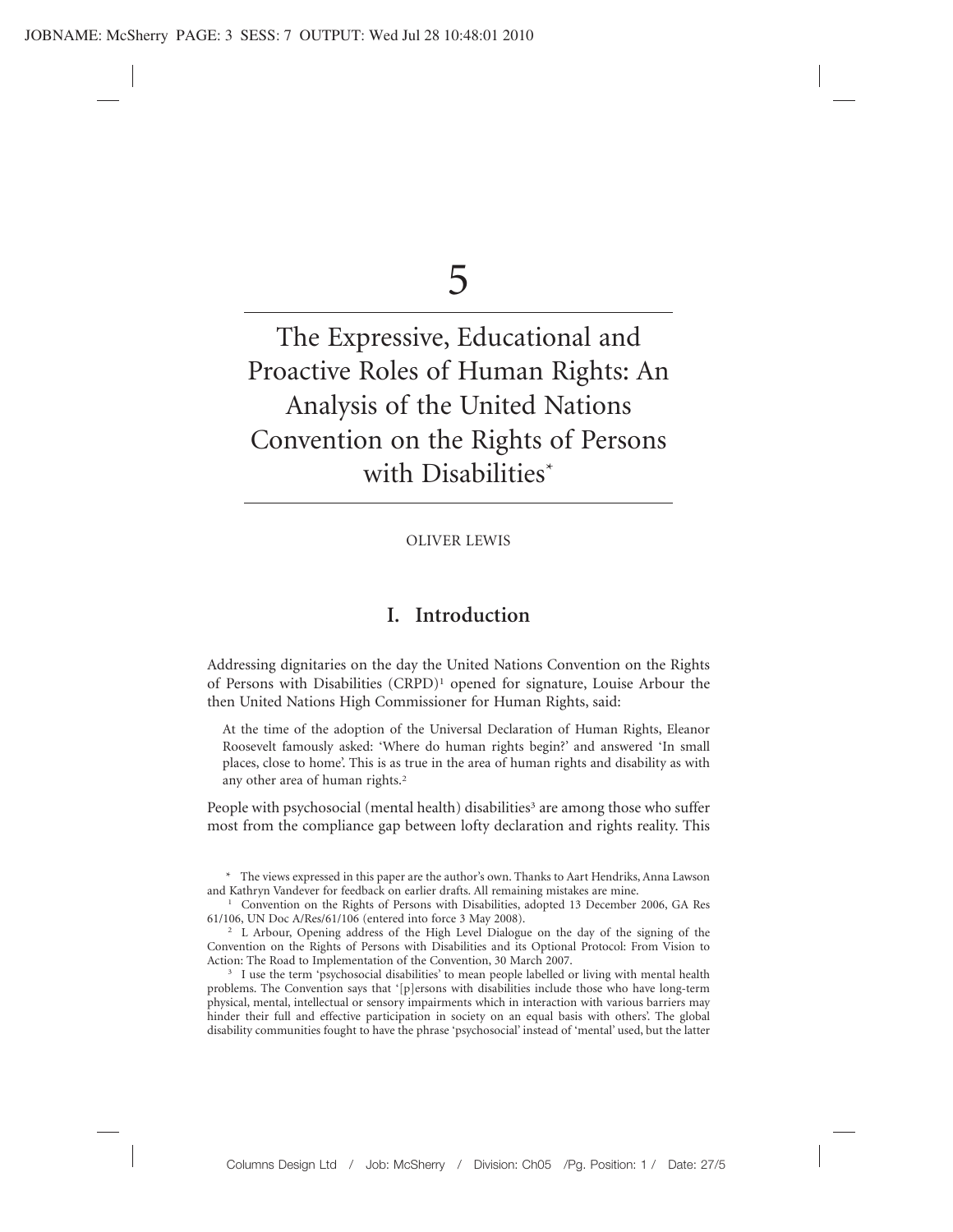chapter attempts to suggest how the CRPD, an international human rights treaty agreed unanimously by the global community, may serve as an innovator of change, in small places, close to home.

The chapter examines the CRPD by applying Sandra Fredman's framework of the expressive, educational and proactive roles of human rights.<sup>4</sup> In doing so, it seeks to analyse the values which the CRPD expresses, the forms of communication it encourages, and the range of actions it demands. 'Groundbreaking' and 'landmark' are among the adjectives which have been used to describe the CRPD. It is both of these and more. This is the first human rights treaty to be adopted in the twenty-first century, and it was negotiated more quickly than any other human rights treaty in history, taking four years from start to finish. It involved the greatest level of participation from civil society of any human rights treaty throughout its negotiation process, and benefited from being the first human rights treaty to be the subject of an extensive and co-ordinated internet lobbying campaign.5 It is the first to oblige States Parties to take measures to eliminate discrimination 'by any person, organization or private enterprise',<sup>6</sup> thus taking international human rights law into the private sphere for the first time. It is by far the longest and most detailed 'status'-based treaty, perhaps making it more likely that it will be implemented.7

This chapter suggests that the CRPD has the potential to become a transformative international legal instrument which innovates domestic politics as much as policies.8 The first part of the chapter argues that the CRPD embodies the expressive role of human rights by encouraging actors to rethink assumptions, evaluate positions and shift existing concepts or paradigms. The global community has agreed on the values to which it aspires, elevating the CRPD into a 'focus

<sup>4</sup> S Fredman, *Human Rights Transformed: Positive Rights and Positive Duties* (Oxford, Oxford University Press, 2008) 32.

<sup>5</sup> See, eg comments made by K Annan, UN Secretary General, 'Secretary General Hails Adoption of Landmark Convention on Rights of People with Disabilities', UN Press Release, 13 December 2006, Ref SG/SM/10797, HR/4911, L/T/4400, available at www.un.org/News/Press/docs/2006/ sgsm10797.doc.htm.

<sup>6</sup> Convention on the Rights of Persons with Disabilities, adopted 13 December 2006, GA Res 61/106, UN Doc A/Res/61/106 (entered into force 3 May 2008) Art 4(1)(e).

The CRPD comes in at 9,954 words excluding its title, compared with the other UN treaties protecting the rights of other people due to their 'status': the Convention on the Rights of the Child (Adopted by General Assembly resolution 44/25 of 20 November 1989) contains 7,559 words, the International Convention on the Elimination of All Forms of Racial Discrimination (adopted by General Assembly resolution 2106 (XX) of 21 December 1965) contains 4,739 words, and the Convention on the Elimination of All Forms of Discrimination against Women (adopted by General Assembly resolution 34/180 of 18 December 1979) contains 4,427 words.

<sup>8</sup> For an insightful analysis on how the Convention influences and challenges international human rights law, see F Mégret, 'The Disabilities Convention: Towards a Holistic Concept of Rights' (2008) 12 *International Journal of Human Rights* 261.

prevailed. There is a significant difference in the terminology used by the Convention and that used by the disability communities and other human rights instruments. Prior to the Convention,'mental disability' had clumsily been the umbrella term including both people with psychosocial (mental health) disabilities and people with intellectual disabilities.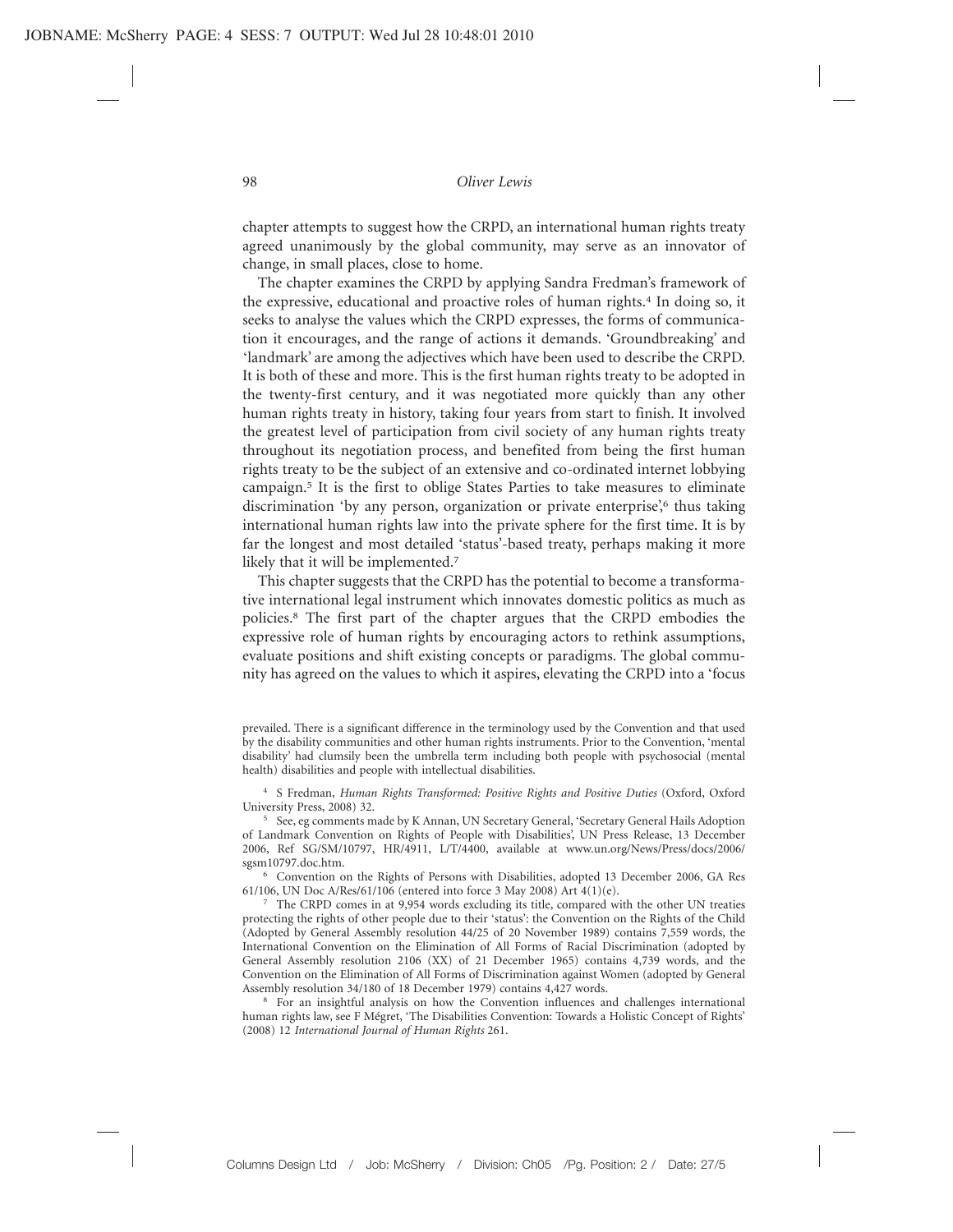for political and grass-roots campaigning, giving a specific and authoritative legitimacy to demands for their fulfilment'.<sup>9</sup>

The second part of the chapter addresses the ways in which the CRPD embodies the educational value of human rights. If the expressive value of human rights is about thinking, the educational value is about talking. The CRPD sets up and encourages communication horizontally: between organisations in the same country, between government departments, between nongovernmental organisations (NGOs) across borders and between various states. It encourages information flow vertically: between people with disabilities and their NGOs and the authorities within a state; and internationally between the treaty monitoring body and domestic actors in each state.

The third section of the chapter looks at how the CRPD can be seen as embodying a proactive role of human rights, moving from talking to doing. It does this by outlining how the CRPD creatively sets up domestic policy processes to increase the chances of effective implementation. The CRPD itself obliges States Parties to establish national independent mechanisms to promote and protect the rights of people with disabilities and monitor the implementation of the CRPD. It provides for participation of people with disabilities in the monitoring process at both international and domestic levels, and it obliges States Parties to designate a disability rights focal point at the heart of government to co-ordinate policy. In setting out the expressive, educational and proactive values of the CRPD, the chapter acknowledges the artificiality of separating these values. Permeation between them is both inevitable and encouraged.

Whilst this chapter does not seek to build upon the scholarship of an expressive theory of international law, it is influenced by the literature. Expressive law theory may help explain a government's willingness to ratify and implement treaties.10 Alex Geisinger and Michael Stein, for example, suggest that states operate a 'need-reinforcement principle' by which states ratify international treaties to signal attraction to a group of states, and over time the group collectively develops shared values.11 This version of expressive international law works on the assumption that the desire to be seen as a member of an international club is the key reason why states ratify treaties. There is little empirical evidence to back up this assertion, and it would be interesting to conduct research to gather data from civil servants and diplomats who were members of the Ad Hoc Committee which negotiated the CRPD. Expressive law theory takes us only so far, as it accords insufficient weight to the dynamics of domestic politics during treaty negotiation, the decision to sign and ratify which

<sup>9</sup> S Fredman, *Human Rights Transformed: Positive Rights and Positive Duties* (Oxford, Oxford University Press, 2008) 33.

<sup>&</sup>lt;sup>10</sup> For an expressive law analysis of a specific disability law provision, see MA Stein, 'Under the Empirical Radar: An Initial Expressive Law Analysis of the ADA' (2004) 90 *Virginia Law Review* 1151. <sup>11</sup> A Geisinger and MA Stein, 'A Theory of Expressive International Law' (2007) 60 *Vanderbilt*

*Law Review* 75, 111.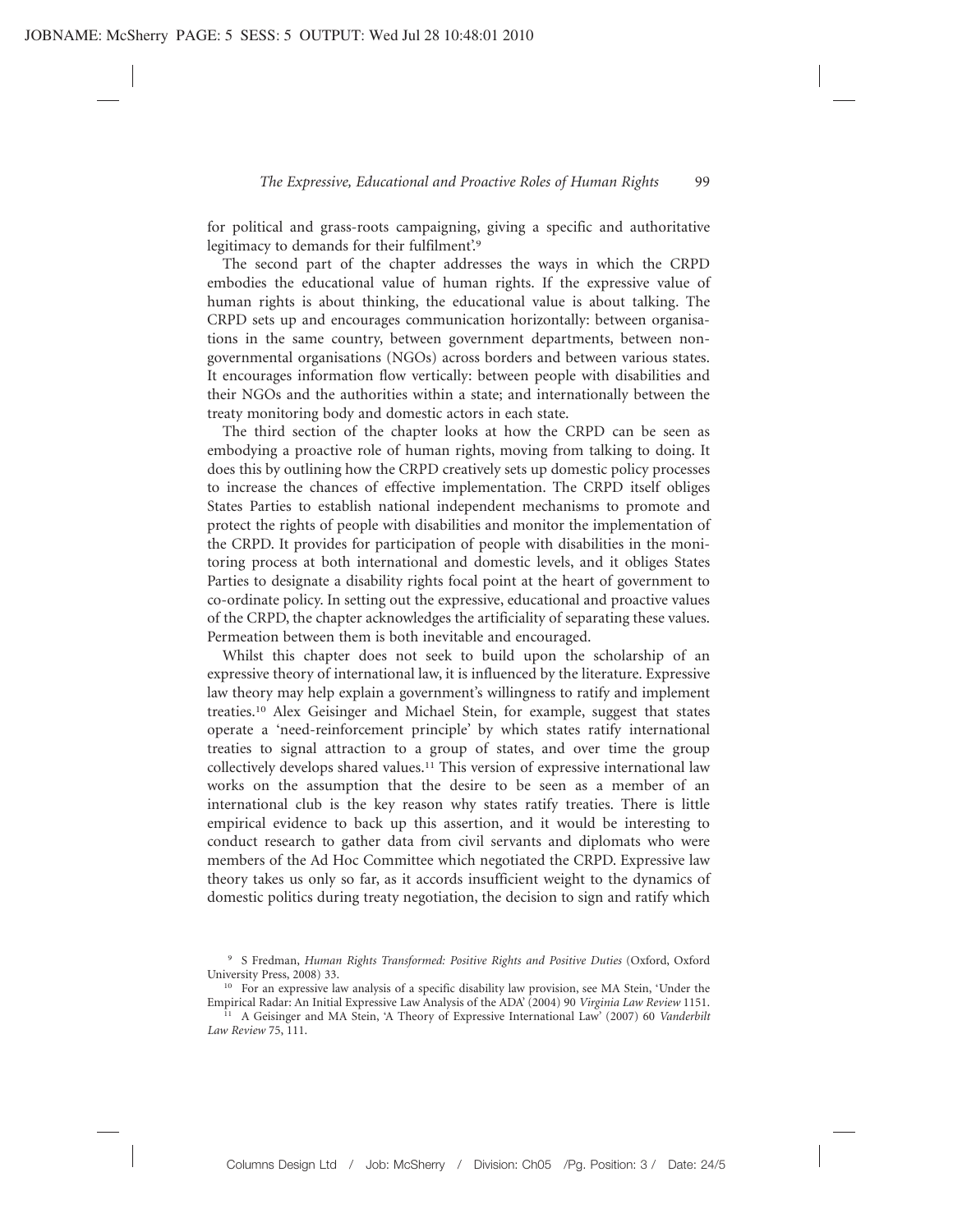is negotiated across ministries, and any governmental department's genuine willingness to implement the provisions. In terms of international disability politics, the supposition put forward in this chapter is that it is not a state's desire to be a member of a club which drives CRPD ratification, but rather the pressure from people with disabilities – including within government by politicians and civil servants with disabilities, NGOs of and for people with disabilities, academics and the media. People with disabilities constitute a sizeable voting minority: all incumbent governments want to be re-elected and the sensible ones will have figured out that ratifying this treaty may earn them votes.<sup>12</sup>

An expressive theory of law is a holistic one in which, although not explicitly stated, the three elements—of thinking, talking and doing—are inextricably linked. Alex Geisinger and Michael Stein nearly go as far when they suggest that the '[l]egal process provides not just focal points for co-operation, but also an iterative process of norm development and entrenchment that carries with it strong influence on the behaviour of States'.13 Thus the development of law, including international law, can itself be a 'paradigm shift'. Additionally it can set up processes through which ideas are developed and action is taken. As an example of how these three elements are cyclically linked, the CRPD arose from an interaction of new ideas, discussions among and between NGOs and state officials, and action through negotiations and drafting, being continually influenced by communication with others, adjusting ideas to reach compromise positions, and so on. Having said that, it is possible that ideas alone instigate conversations. As one public policy theorist has suggested, 'discursive power can determine the very field of action, including the tracks on which political action travels'.14 The CRPD is inspiring not because it codifies a pre-existing reality, but because it articulates a shared reality which has yet to be explained. It is this new reality of disability rights to which the chapter now turns.

# **II. Expressive Value of Human Rights: Thinking**

The CRPD succinctly explains the reason for its existence. It is that all existing human rights treaties apply equally to persons with disabilities,<sup>15</sup> yet 'despite these various instruments and undertakings, persons with disabilities continue to

<sup>&</sup>lt;sup>12</sup> The caveat is that people under guardianship in many countries are prohibited, through the denial or restriction of their legal capacity, from voting. Art 12 (legal capacity) and Art 29 of the Convention compel legislative reform.

<sup>13</sup> A Geisinger and MA Stein, 'A Theory of Expressive International Law' (2007) 60 *Vanderbilt Law Review* 75, 118.

<sup>14</sup> F Fischer, *Reframing Public Policy: Discursive Politics and Deliberative Practices* (Oxford, Oxford University Press, 2003) viii.

<sup>&</sup>lt;sup>15</sup> Convention on the Rights of Persons with Disabilities, adopted 13 December 2006, GA Res 61/106, UN Doc A/Res/61/106 (entered into force 3 May 2008) preambulatory para (d).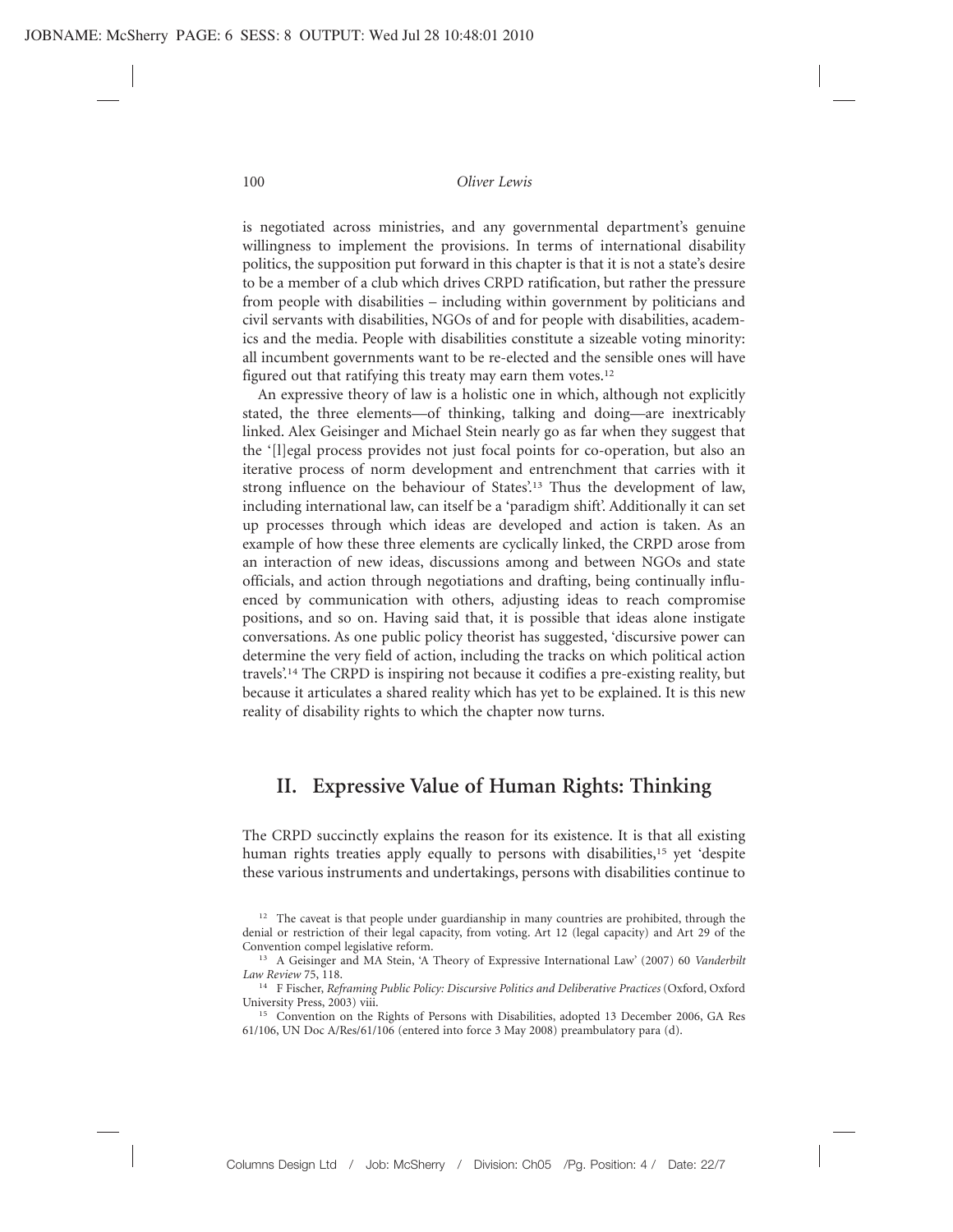face barriers in their participation as equal members of society and violations of their human rights in all parts of the world'.16 It is worth pointing out that every single member state of the United Nations agreed with this proposition when they voted unanimously in the General Assembly to adopt the CRPD, signalling a globally-agreed consensus on a new understanding of disability.17 The 'paradigm shift' championed by the CRPD seeks to move societies away from viewing people with disabilities as passive objects of treatment, management, charity and pity (and sometimes fear, abuse and neglect), towards a world view of people with disabilities as active subjects of human rights and dignity.

The then United Nations Secretary General, Kofi Annan, described the adoption of the CRPD as, 'the dawn of a new era—an era in which disabled people will no longer have to endure the discriminatory practices and attitudes that have been permitted to prevail for all too long'.18 In promoting a shift of attitudes, the CRPD embodies the expressive value of human rights, 'signalling the values a society stands for'.<sup>19</sup> Human rights activists celebrating the adoption of the CRPD soon turned their attention to ratification and implementation, encouraging states to do the same. In her speech on the day of the CRPD's entry into force, to which this chapter has referred above, Louise Arbour set out the urgent need for domestic law reform. In a direct message to her audience of ambassadors she injected a sense of urgency by saying that '[w]e need to get moving on the implementation now, which means transposing the provisions of the CRPD into national laws. Changes to the law help speed up changes of attitude'.20 In her speech, Arbour hinted at the transformative potential of the CRPD. By doing so she addressed a goal of the expressive value of law, which scholars have claimed seeks to 'affect preferences and behaviour by altering social perceptions and conventions'.21 In seeking to adjust social perceptions, the CRPD contains a list of principles, which the next section analyses.

<sup>16</sup> *ibid*, preambulatory para (k).

<sup>&</sup>lt;sup>17</sup> The Convention on the Rights of Persons with Disabilities and its Optional Protocol was adopted unanimously by the United Nations General Assembly on 13 December 2006.

<sup>18</sup> UN Press Release: *Secretary General Hails Adoption of Landmark Convention on Rights of People with Disabilities*, 13 December 2006, Ref SG/SM/10797, HR/4911, L/T/4400, available at: www.un.org/ News/Press/docs/2006/sgsm10797.doc.htm.

<sup>19</sup> S Fredman, *Human Rights Transformed: Positive Rights and Positive Duties* (Oxford, Oxford University Press, 2008) 32.

<sup>20</sup> UN Press Release, 'Arbour Welcomes Entry into Force of "Ground-breaking" Convention on Disabilities', 4 April 2008, available at: www.unhchr.ch/huricane/huricane.nsf/view01/ 1AD533A6AB95F873C1257421003A8DA8?opendocument.

<sup>&</sup>lt;sup>21</sup> M Stein, and J Lord, 'Future Prospects for the United Nations Convention on the Rights of Persons with Disabilities' in OM Arnardóttir and G Quinn (eds), *The UN Convention on the Rights of Persons with Disabilities: European and Scandinavian Perspectives* (Leiden, Martinus Nijhof, 2009).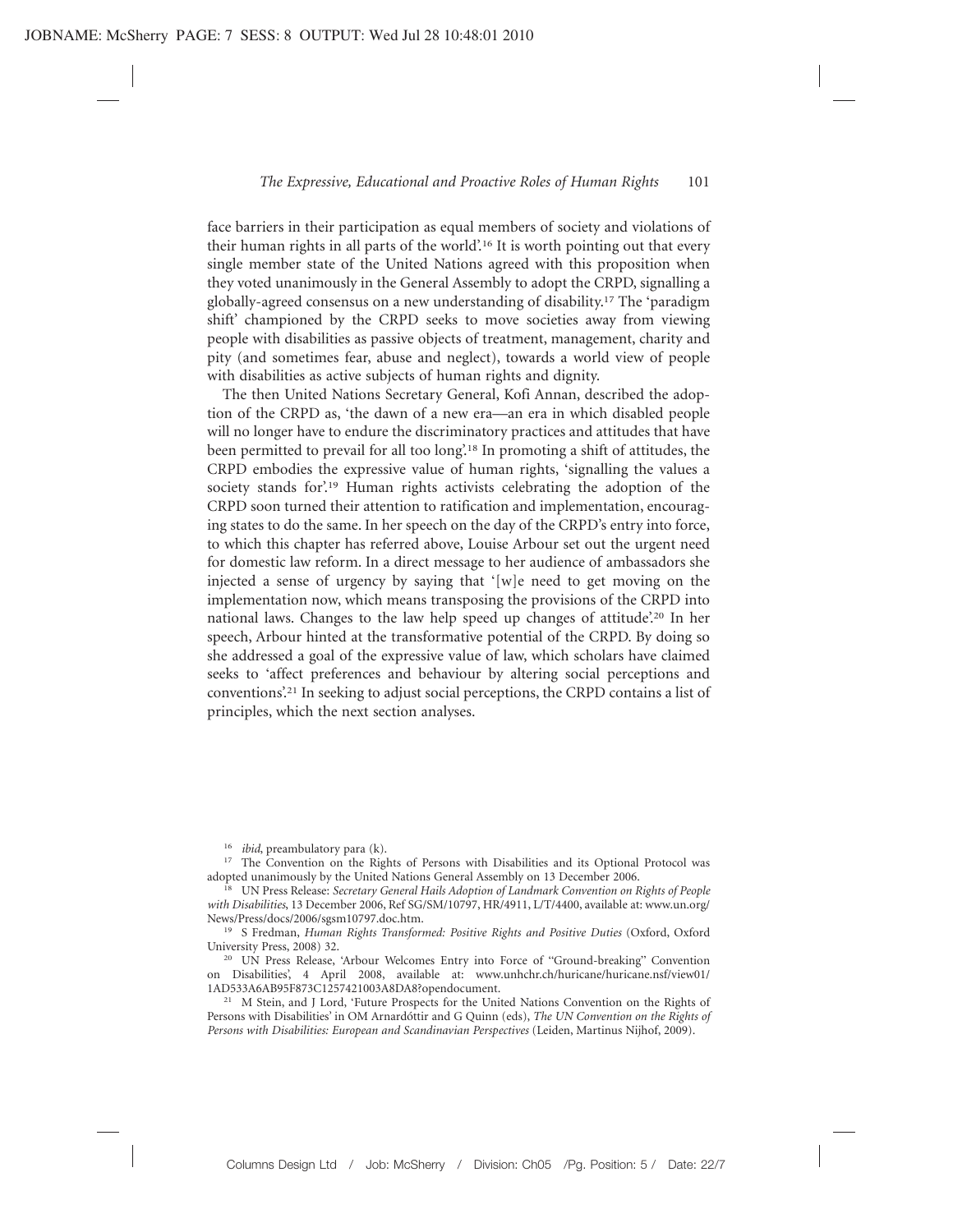### A. Articulated Principles

The CRPD lists several principles which flesh out the specificities of the paradigm shift. This itself is innovative, the CRPD being the first international human rights treaty to explicitly list a set of guiding principles. Article 3 of the CRPD sets these out:

- (a) Respect for inherent dignity, individual autonomy including the freedom to make one's own choices, and independence of persons;
- (b) Non-discrimination;
- (c) Full and effective participation and inclusion in society;
- (d) Respect for difference and acceptance of persons with disabilities as part of human diversity and humanity;
- (e) Equality of opportunity;
- (f) Accessibility;
- (g) Equality between men and women;
- (h) Respect for the evolving capacities of children with disabilities and respect for the right of children with disabilities to preserve their identities.

Principles (b) on non-discrimination, (c) on participation and inclusion in society, (e) on equality of opportunity and (g) on gender equality are what Gerard Quinn calls the 'legacy values of human rights theory and law'.22 They are not disability-specific and could apply to disability as they could to, for example, women, persons of ethnic minorities or any other discriminated against 'group'. However, when applied to people with disabilities these regular human rights principles become quite revolutionary. One only has to do a quick internet search to find out about how women and girls with disabilities fare much worse than those without disabilities, or men and boys with disabilities. Similarly, the ways in which persons with disabilities are prevented solely because of their disability from participation and inclusion on an equal basis with others has been well documented. It is of interest to note that the principles firmly reject a 'best interests' or protection approach, a principle contained in the United Nations Convention on the Rights of the Child,<sup>23</sup> and one which is applied in domestic laws throughout the world to provide a legal basis in substitute decision-making for those assessed as lacking functional capacity to make particular decisions. More dubiously 'best interests' is a feel-good vehicle for those making decisions which ignore or override the choices of children and adults with disabilities who have functional capacity to make such decisions.

<sup>22</sup> G Quinn, 'Resisting the 'Temptation of Elegance': Can the Convention on the Rights of Persons with Disabilities Socialise States to Right Behaviour?' in MO Arnardóttir and G Quinn (eds), *The UN Convention on the Rights of Persons with Disabilities: European and Scandinavian Perspectives* (Leiden, Martinus Nijhof, 2009).

<sup>23</sup> Convention on the Rights of the Child, adopted by UN GA Res 44/25 of 20 November 1989, Art 3(1).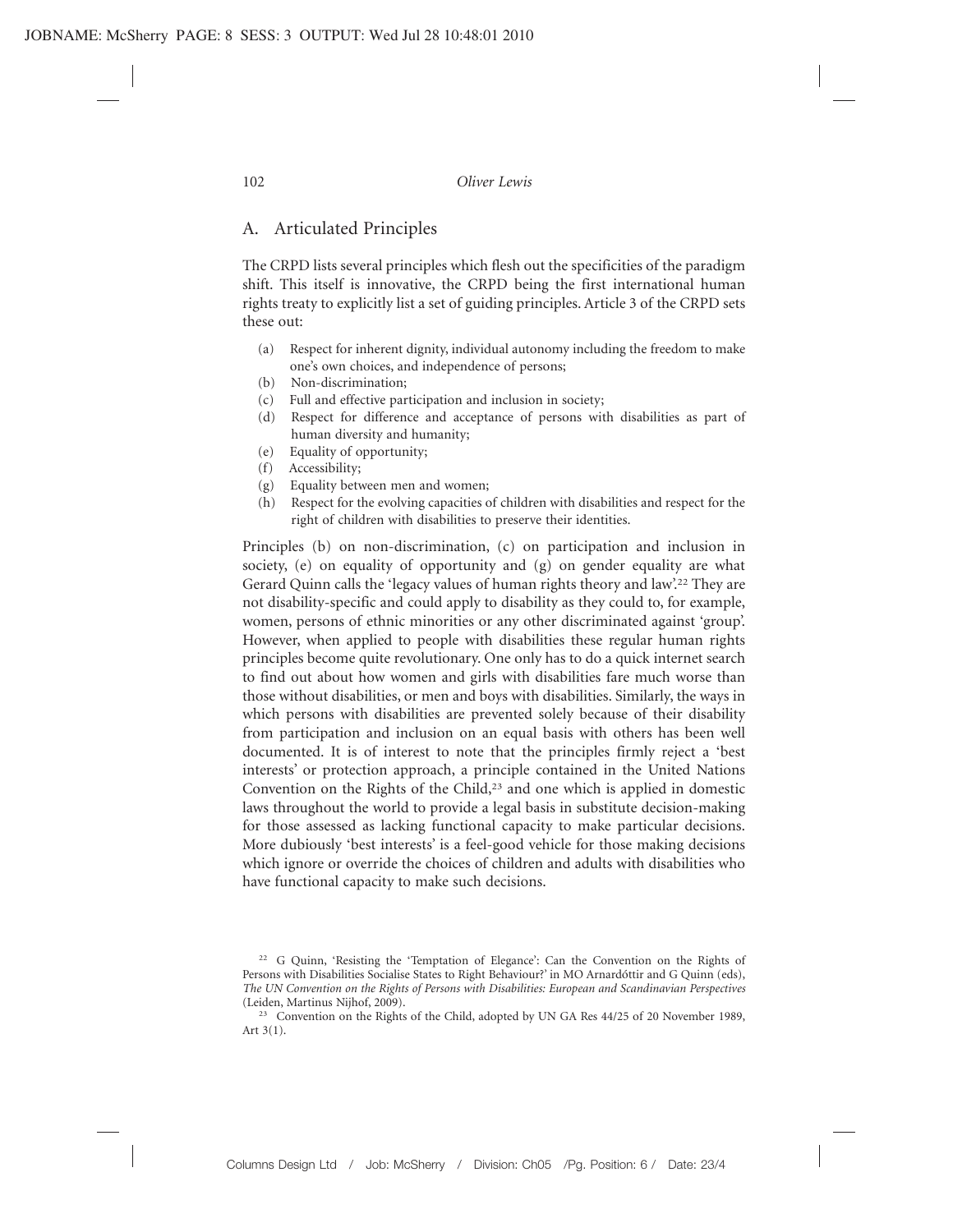The CRPD is silent on how the principles laid out in Article 3 are to be used, but the accompanying United Nations website asserts that the principles 'underlie the CRPD and each one of its specific articles'.24 This can be understood to mean that the principles represent the moral basis of the CRPD, explaining the reasons for the CRPD's existence, and providing guidance for national authorities, courts and the treaty monitoring body on how to interpret the CRPD. The principles cut across all substantive CRPD rights so that, for example, the right to education for children with disabilities in Article 24, read in conjunction with the principle of non-discrimination as set out in Article 3, may well be interpreted to mean that education shall not be denied to Roma children with disabilities, or to girls with disabilities. Article 24 may also be interpreted to mean that discrimination against children with a particular disability is also prohibited—thus the right to education applies equally to all children with disabilities, which 'include those who have long-term physical, mental, intellectual or sensory impairments which in interaction with various barriers may hinder their full and effective participation in society on an equal basis with others.'25 The two disability-specific principles are Principle (a), which restates autonomy and the right to make one's own choices, and Principle (d), which celebrates persons with disabilities as part of humanity. These principles may be useful when interpreting controversial or ambiguous topics which were subject to heated debate by the Ad Hoc Committee negotiating the CRPD.

#### B. Silence as Expression

An example of a controversial topic on which the CRPD has no explicit provision for or against, is forced psychiatric treatment of persons diagnosed/labelled with a mental illness. Such treatment is lawful in domestic legislation in most countries. The global disability movement fought hard for the CRPD to include an explicit prohibition against forced psychiatric interventions, and the text is quite clear on the prohibition of detention, with Article 14 stating that 'the existence of a disability shall in no case justify a deprivation of liberty.' Some negotiating states sought a specific exception to the general right to consent to treatment so as to explicitly allow forced psychiatric treatment. Instead, the CRPD is silent on psychiatric treatment.26 Instead, Article 25 on the right to health places an obligation on States Parties to

<sup>24</sup> United Nations Enable, *Guiding Principles of the Convention*, available at: www.un.org/ disabilities/default.asp?navid=14&pid=156.

<sup>25</sup> Convention on the Rights of Persons with Disabilities, adopted 13 December 2006, GA Res 61/106, UN Doc A/Res/61/106 (entered into force 3 May 2008) Art 1—Purpose.

 $26$  I am grateful to Professor Amita Dhanda for enlightening me about the potential implications of the Convention's silence on forced psychiatric treatment: see A Dhanda, 'Legal Capacity in the Disability Rights Convention: Stranglehold of the Past or Lodestar for the Future?' (2007) 34(2) *Syracuse Journal of International Law and Commerce* 429 and Annegret Kämpf, this volume, ch 6.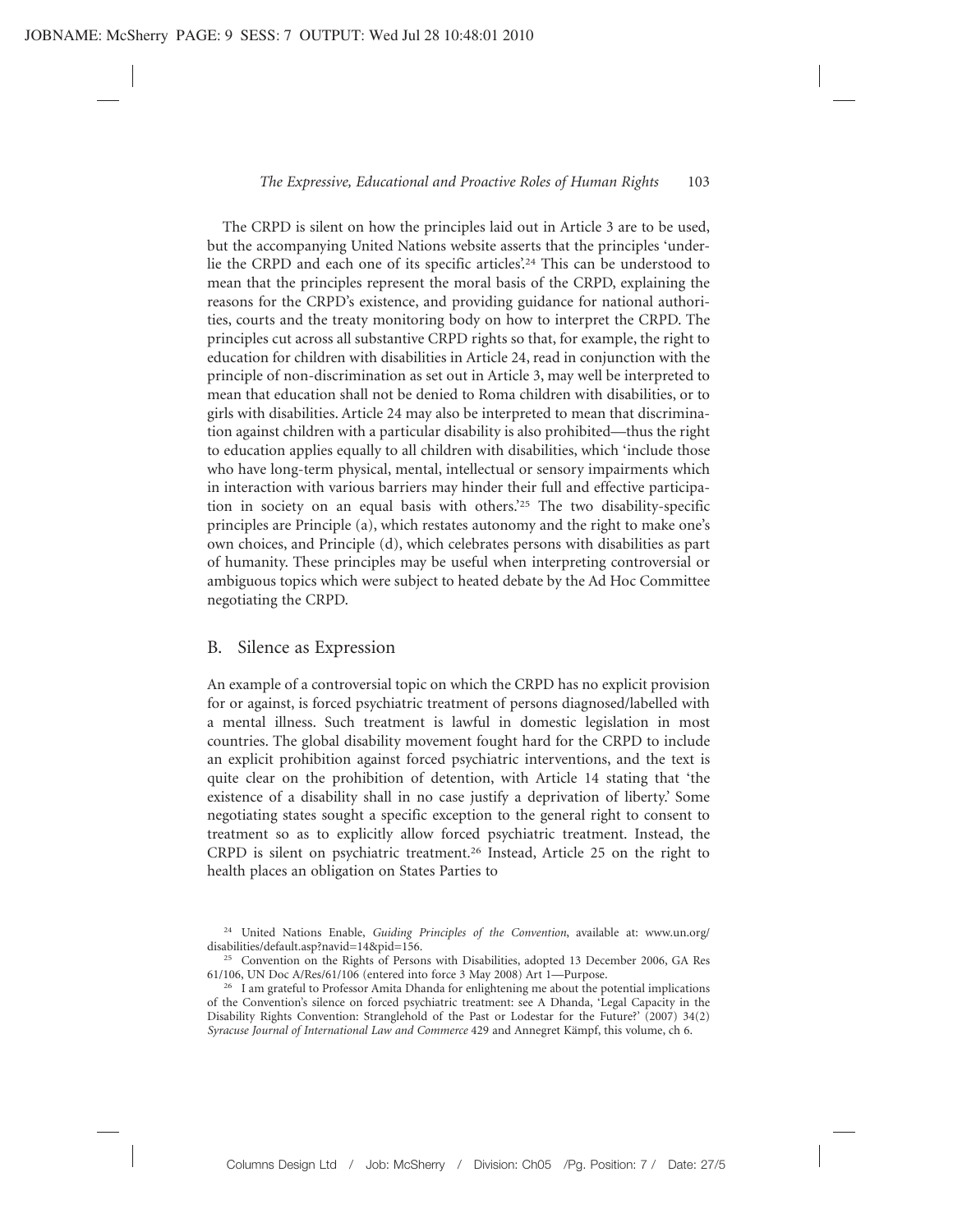[r]equire health professionals to provide care of the same quality to persons with disabilities as to others, including on the basis of free and informed consent.

The principle of consent to treatment is phrased as a state obligation rather than an individual right and the word 'consent' remains undefined, leaving open the proposition that consent includes a person's current functional capacity, or previous functional capacity during which a future wish was expressed (including in the form of an advance directive).

In analysing the range of possible interpretations of the CRPD, their politically palatability and operational viability, those interpreting the CRPD may want to utilise the expressive value of human rights. This would mean, for example, interpreting the substantive articles by giving meaning to the principles of respect for autonomy, freedom to make one's own choices, inclusion in society and acceptance of persons with disabilities as part of human diversity. The gap between the CRPD's values and the current reality of many mental health laws all over the world may be an example of an area where the CRPD is trying to set out a future reality which has yet to be explained. Ambiguity is awkward for policy-makers and for black-letter lawyers, but it represents a triumph of shared norms over policy detail, whereby those negotiating the treaty agreed on the fundamental principles, but were not able—at that moment in time, on this particular issue—to find consensus on how these principles should play out in the psychiatric emergency room.

Some English-speaking jurisdictions have introduced mental health laws which contain principles such as measures to minimise the restrictions. These include, among others, the principle of 'least restrictive environment and with the least restrictive or intrusive treatment', 'minimum restriction on the freedom of the patient that is necessary in the circumstances',<sup>27</sup> 'least restrictive environment',<sup>28</sup> and 'minimising restrictions on liberty'.<sup>29</sup> That the CRPD is silent on forced treatment may be viewed as simply naïve, offering domestic policy-makers little guidance on the content of domestic mental health legislation, or indeed offering them plenty of room to be creative and progressive, or it may have been simply a political compromise to finalise the treaty. Whichever of these truths emerges, the CRPD is less open to be criticised for hypocrisy, unlike the United Nations Mental Illness Principles which contain a lofty principle on non-discrimination of persons

<sup>&</sup>lt;sup>27</sup> Principles for the Protection of Persons with Mental Illness and the Improvement of Mental Health Care, Adopted by UN GA res 46/119 of 17 December 1991, Principle 9(1).

 $28$  See, eg Mental Health Act 2007 (NSW) s 68(a).

<sup>29</sup> Mental Health Act 2007 (England and Wales), s 8, which inserts into the Mental Health Act 1983 (England and Wales), s 118(2B)(c) compelling the Secretary of State to ensure this principle is addressed when preparing a statement of principles for the Code of Practice.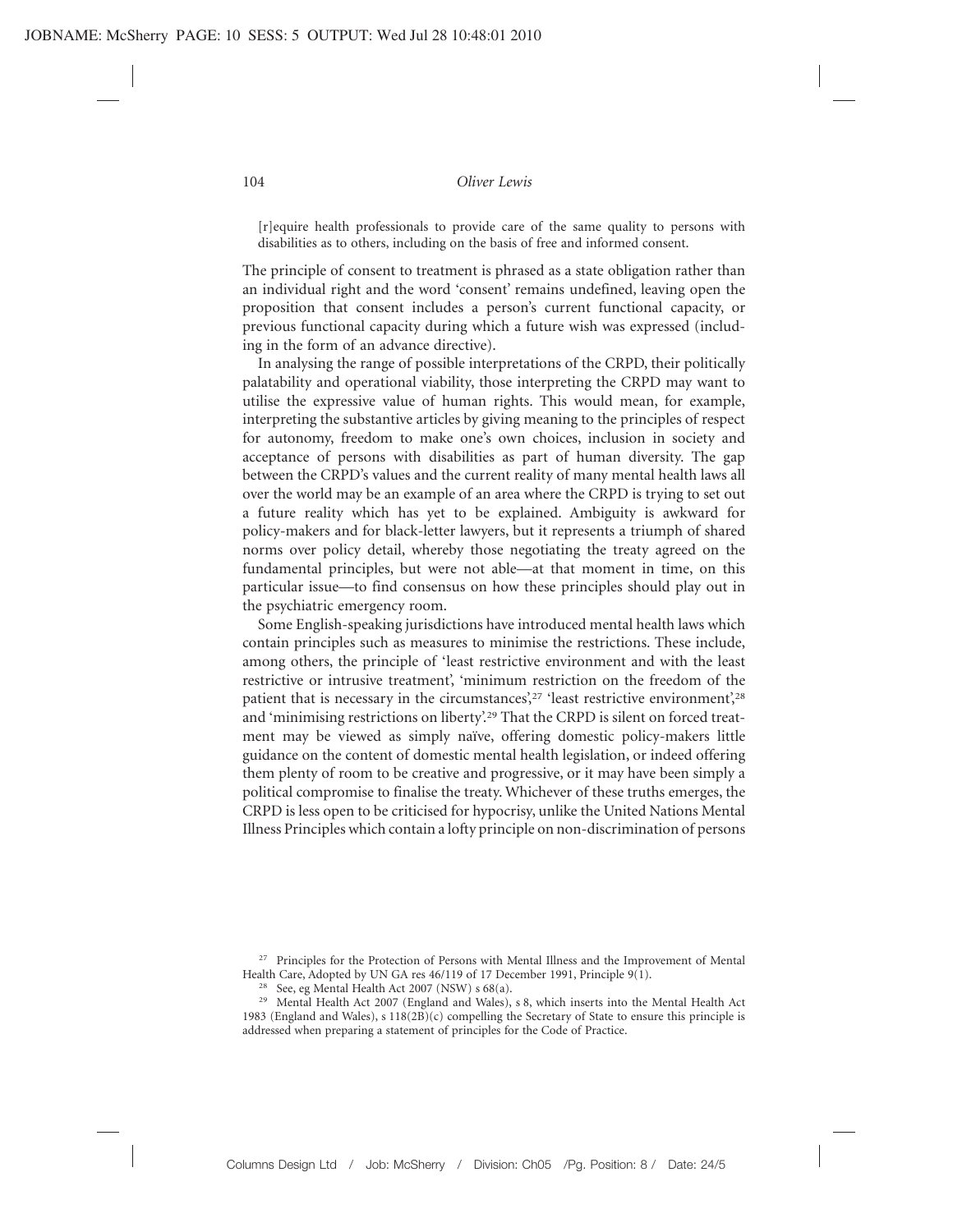with mental illness,<sup>30</sup> and then goes on to list five exceptions to the right to consent to treatment without offering any legal or moral justifications for the exceptions.<sup>31</sup>

The law's communication process has been described as creating 'a normative framework, a vocabulary and a set of open concepts to structure normative discussion'.<sup>32</sup> The CRPD's silence on forced psychiatric treatment provides space and time for reflection and communication, perhaps demonstrating the interconnectivity between the expressive and the educational roles of human rights.

The CRPD's existence is predicated upon the supposition that, 'the typical welfare response … of maintaining rather than empowering persons with disabilities has been relatively immune from pressure to change'.33 However strong the vision and rhetoric of the CRPD, governments and other actors may find themselves stuck in repeating the behaviours of the past, thwarting change. A filtration of ideas from the grassroots disabilities movement is a good start, but ideas alone will be insufficient to ensure an internalisation of a new disability politics. States' inability or unwillingness to accord persons with disabilities sufficient power to set, implement, monitor and adjust policies was one of the reasons the CRPD was needed. It also represents the greatest risk that it will remain unimplemented. Empowering individuals with disabilities can be achieved by the inclusion of CRPD beneficiaries into the domestic policy cycle. This means moving beyond the rhetoric of paradigms and principles, and engaging vigorously and respectfully with those who hold opposing views to unleash the CRPD's potential.

# **III. Educational Value of Human Rights: Talking**

The playwright and political activist Harold Pinter was once asked a question on the actions which individuals who feel compelled to do something about injustices should take. He answered, '[t]o speak. The appropriate response is simply to look for the truth and tell it'.<sup>34</sup> If the expressive value of human rights aims at seismic shifts in societal thinking, then the educational role of human rights gets us talking, speaking truth to power. The adoption of the CRPD

<sup>&</sup>lt;sup>30</sup> Principles for the Protection of Persons with Mental Illness and the Improvement of Mental Health Care, Adopted by UN GA Res 46/119 of 17 December 1991, Principle 1(4).

<sup>31</sup> *ibid*, Principle 11(1).

<sup>32</sup> W van der Burg, 'The Expressive and Communicative Functions of Law, Especially with Regard to Moral Issues' (2001) 20 *Law and Philosophy* 31.

<sup>&</sup>lt;sup>33</sup> G Quinn, 'Resisting the "Temptation of Elegance": Can the Convention on the Rights of Persons with Disabilities Socialise States to Right Behaviour?' in MO Arnardóttir and G Quinn (eds), *The UN Convention on the Rights of Persons with Disabilities: European and Scandinavian Perspectives* (Leiden, Martinus Nijhof, 2009).

<sup>&</sup>lt;sup>34</sup> Harold Pinter interviewed by Harry Burton, British Library, 8 September 2008.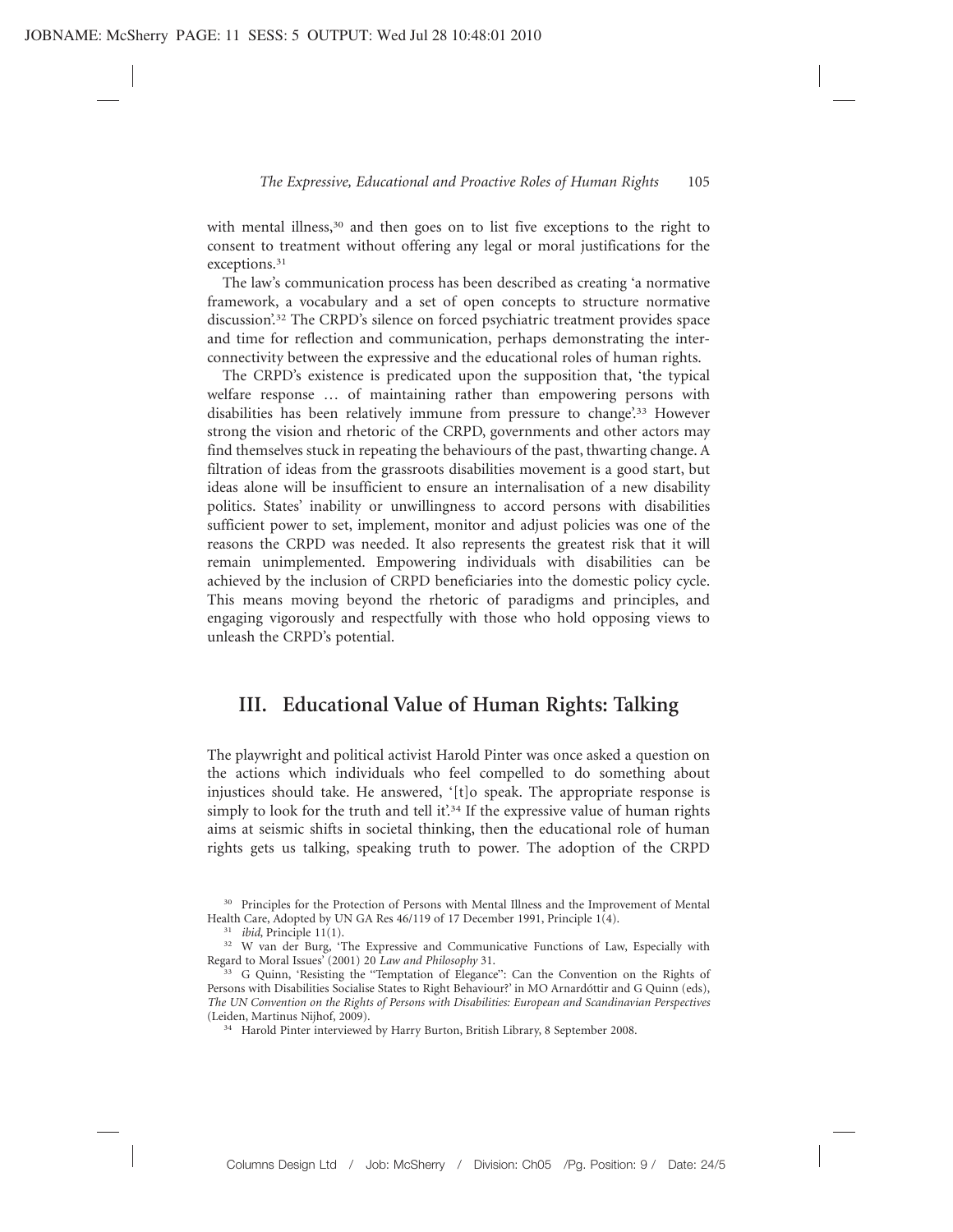provides closure on an intensive global conversation about the notion of disability, the rights of people with disabilities, and the duties on states and others towards them. It is a dusk as well as a dawn.

A substantial amount of time and resources will need to be spent in structuring normative discussion on how the CRPD is to be interpreted, on finding new 'institutional champions' at domestic levels,<sup>35</sup> and educating key stakeholders about what the paradigm shift actually means. Stakeholders will hold a variety of views about CRPD interpretation, and those putting forward views may well assume that their own view is correct, and other interpretations are wrong. Appropriate forums to allow communication to take place in a open dialogue will be crucial to exploring the various interpretations out there and persuading each other of the pros and cons of different viewpoints.36 The public policy theorist Jan Kooiman suggests that communication between stakeholders is crucial because, '[n]o single actor, public or private, has all the knowledge and information required to solve complex dynamic and diversified problems; no actor has sufficient overview to make the applications or needed instruments effective'.<sup>37</sup> This is as true for disability as it is for any other area of public policy. In this section of this chapter, it is suggested that the CRPD encourages a culture of continuous communication by creating bodies at both the United Nations level and state level, and by placing obligations upon those bodies to specifically seek out the views of persons who have experienced disabilities.

#### A. Transposing International Norms

Given the stark gap between the text of the CRPD and the reality on the ground, education at various levels clearly needs to take place. The United Nations High Commissioner for Human Rights has called for states to 'transpose international

<sup>37</sup> J Kooiman, 'Social-political Governance' in J Kooiman (ed), *Modern Governance: New Government-Society Interactions* (London, Sage, 1993).

<sup>&</sup>lt;sup>35</sup> G Quinn, 'Resisting the 'Temptation of Elegance': Can the Convention on the Rights of Persons with Disabilities Socialise States to Right Behaviour?' in MO Arnardóttir and G Quinn (eds), *The UN Convention on the Rights of Persons with Disabilities: European and Scandinavian Perspectives* (Leiden, Martinus Nijhof, 2009).

<sup>&</sup>lt;sup>36</sup> These discussions will need to start at a basic level and those holding discussions should be prepared for unexpected re-opening of the paradigm shift. For example, in December 2008 the author was a co-trainer at a three-day Council of Europe sponsored training seminar on disability rights for staff of various national human rights institutions across Europe. The training schedule had to be adjusted to allow for an unexpected and lengthy debate on why people with disabilities should have the right to vote. Although Art 29(a) of the CRPD unambiguously provides the right of persons with disabilities to vote and stand for election, several participants—who are all charged with monitoring the rights of persons with disabilities—initially laughed at the proposition that persons with mental health problems should have the right to stand for parliament, and after much explanation they remained less than convinced of the merits of the provision.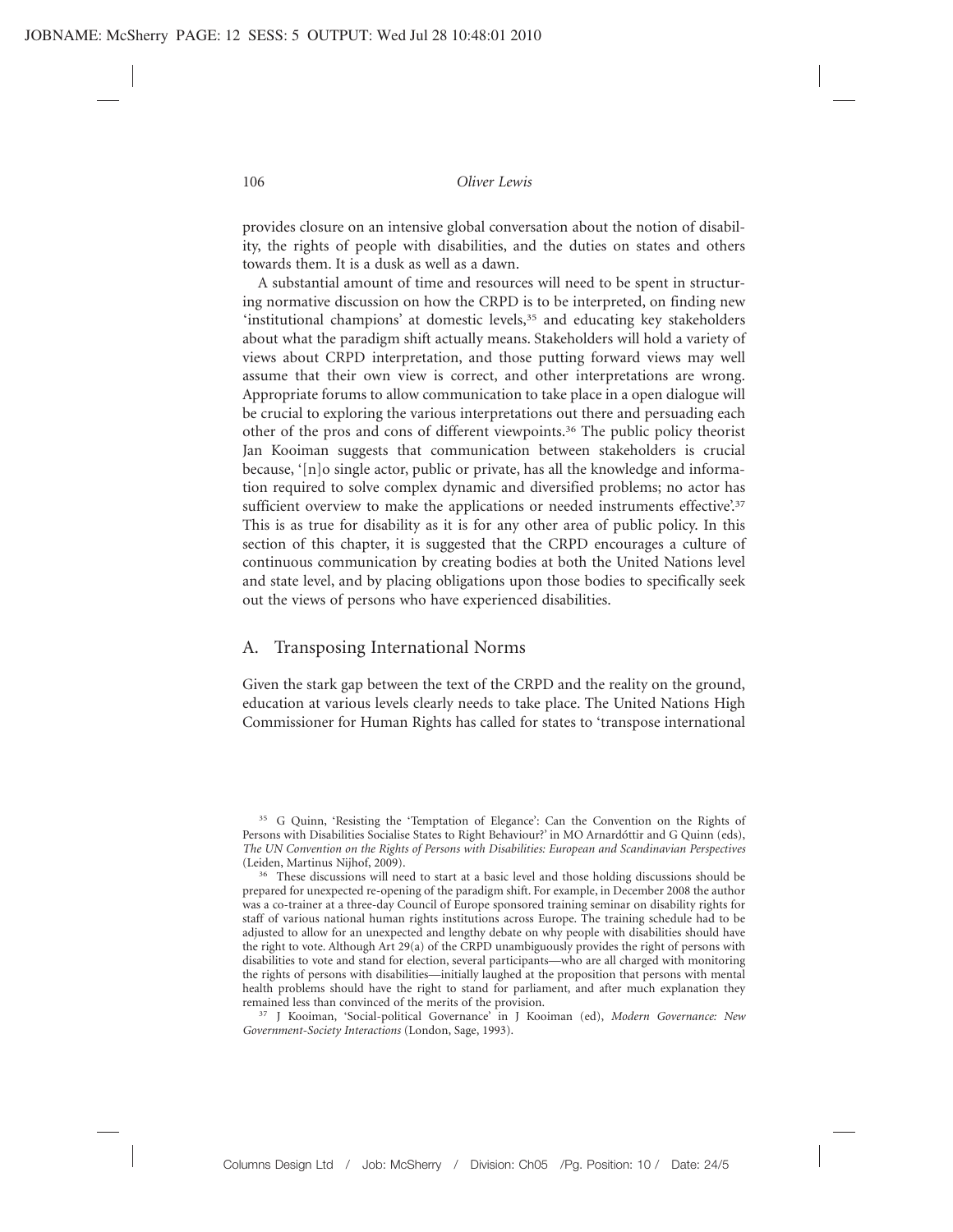obligations into meaningful programmes for change at the national level'.38 It is suggested that there are three elements to such a transposition. First, stakeholders need to understand the CRPD's vision and ask themselves'What are the elements of this aspiration?' In doing so they will reach back to the expressive role of human rights, be aware of the paradigm shift, and conduct an appreciative inquiry into the sort of changes the CRPD envisions. Secondly, the participants in the conversation will need to assess the current human rights situation of people with various disabilities and analyse the reasons for any gap in compliance, asking the questions 'Where are we now?' and 'What has caused this situation?'. They will have to reach out and hold conversations with a range of groups and individuals, actively listening to their needs and wishes. Thirdly, there will need to be some sort of majority (of whom?!) opinion about the steps which stakeholders need to take in order to make CRPD provisions a reality; in other words they will need to answer questions such as,'What needs to change?' How are these changes going to be made, by whom, and by when?' In pursuing these discussions, participants may not reach a consensus (although an open discussion certainly makes this more likely), but they may well be able to better understand each others' positions, explore the reasons underlying deeply-held views, critically appraise their own and others' viewpoints, and find ways of accommodating competing claims.39

Taking one of the CRPD's provisions as an example, Article 12 on legal capacity contains two provisions which will require quite significant shifts in thinking, a series of conversations, and steps to bring norms and behaviours into compliance. The Article sets out first, that everyone with disabilities has the right to legal capacity, and secondly that those who need support in exercising their legal capacity to make decisions get such support. Recognising that '[r]especting the legal capacity of persons with disabilities is fundamental not only as a right in itself, but also as a basis to protect other human rights', Louise Arbour went on to set out the challenge of implementation:

What do these provisions mean for lawyers, for notaries, for institutions, for supportoriented organizations, for justice departments, for courts? To make this right a reality, it will be important to identify good practices in legislative and policy approaches and to examine how these rights and obligations can be incorporated into different legal and developmental contexts.

Let me give some examples about the educative value of the CRPD in this regard. During 2008 and 2009 my colleagues at the Mental Disability Advocacy Center (MDAC) have been working in Hungary and the Czech Republic with other civil

<sup>38</sup> L Arbour, Opening address of the High Level Dialogue on the day of the signing of the Convention on the Rights of Persons with Disabilities and its Optional Protocol: From Vision to Action: the Road to Implementation of the Convention, 30 March 2007.

<sup>&</sup>lt;sup>39</sup> On the naivity of consensus, see W van der Burg, 'The Expressive and Communicative Functions of Law, Especially with Regard to Moral Issues' (2001) 20 *Law and Philosophy* 31, 56.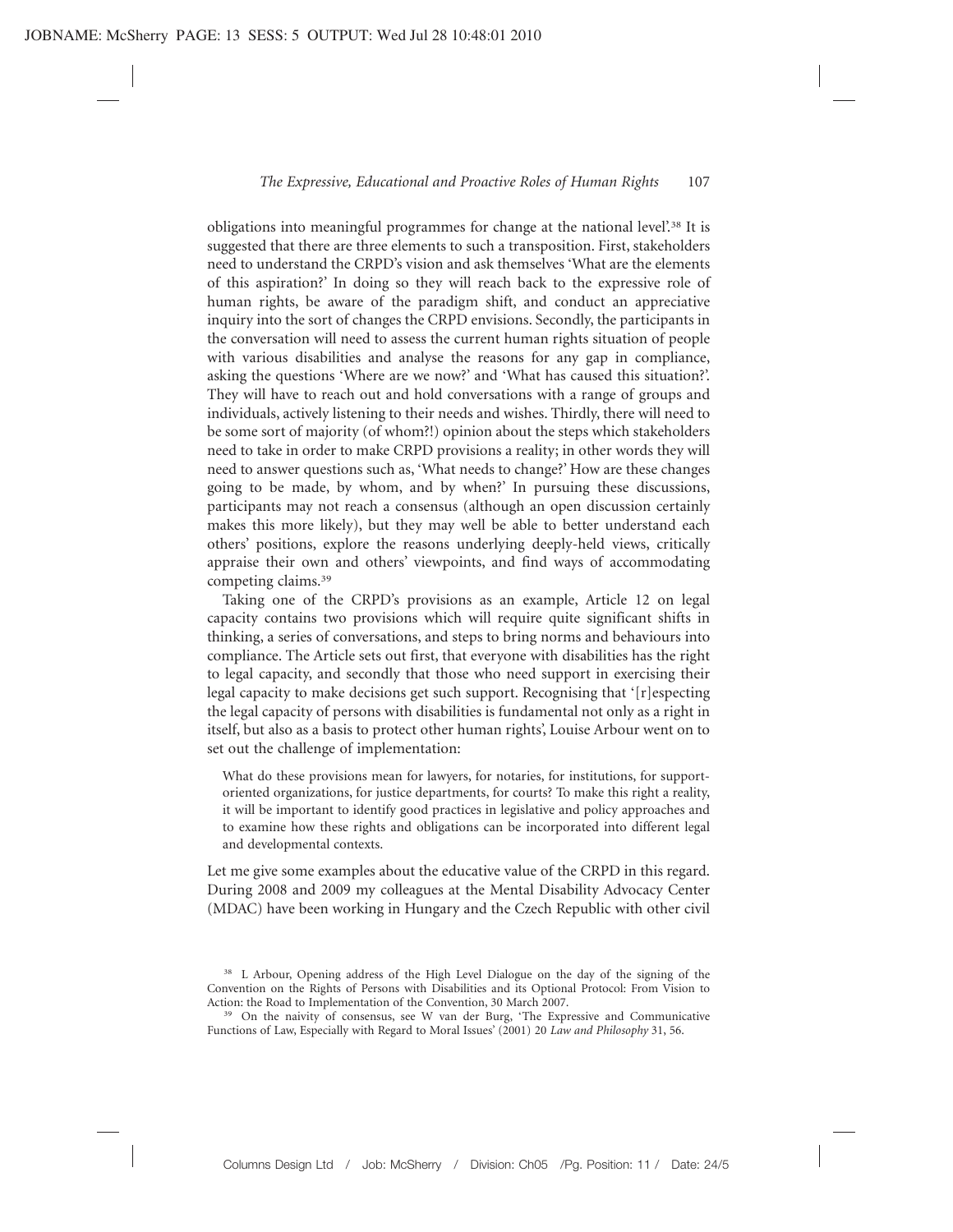society organisations on Article 12 implementation, and advocating at governmental level for the requisite changes. Exchanges of opinions and ideas have taken place horizontally, in coalitions of non-governmental organisations (NGOs). MDAC, a legal advocacy organisation which is not a disabled people's organisation, carried out research on the extent to which these two countries' guardianship arrangements complied with international law. Following the publication of those reports, MDAC worked with a range of NGOs, including disabled people's organisations, national umbrella organisations, local service providers and small self-help groups. Coalition members reached out to mainstream human rights NGOs. People with disabilities in the coalitions shared their experiences, ideas and concerns. MDAC lawyers listened to these personal testimonies and framed them as legislative issues. In parallel, colleagues were in contact with NGOs and other experts internationally to gain an understanding of the CRPD's provisions. They also identified best practice in other countries such as Canada, evaluated these programmes and adapted them to the different contexts. In parallel, horizontal exchanges also happened across ministries in these countries, and the governments engaged in discussions, for example, through the European Union's Disability High Level Group, which was established partly to act as a forum for countries to share promising practices.

The advocacy coalitions reached out to central government, taking their research on legislative compliance together with their proposals on how to bring law and services into compliance with Article 12. In this vertical exchange of views, government officials in both countries were initially hesitant to work so closely with civil society, but were soon receptive to ideas when it became clear that the NGOs brought CRPD knowledge together with the testimony of people with disabilities, whose rights could be better protected by domestic implementation. Officials also noticed that NGOs have technical assistance which went above and beyond the competencies of civil servants. The NGOs set out in detail how the government could bring laws into compliance with the CRPD. At the time of writing (November 2009), the Hungarian parliament became the first in the world to enact CRPD-inspired root and branch legal capacity reforms (which abolishes plenary guardianship, and introduces supported decision-making), and the Czech government had agreed with the majority of the submissions made by the NGO coalition. These examples are provided to demonstrate how NGOs can take a proactive role in encouraging states to transpose international law into the domestic arena. There are examples from other parts of the world too.

#### B. Bringing New Actors into Disability Rights Discourse

As noted, the educational value of human rights encourages communication between actors, bringing together people holding diverse views who may share common ground at a deeper value-based level. Most people agree on the concept of equality but may differ on how the concept should manifest itself across policy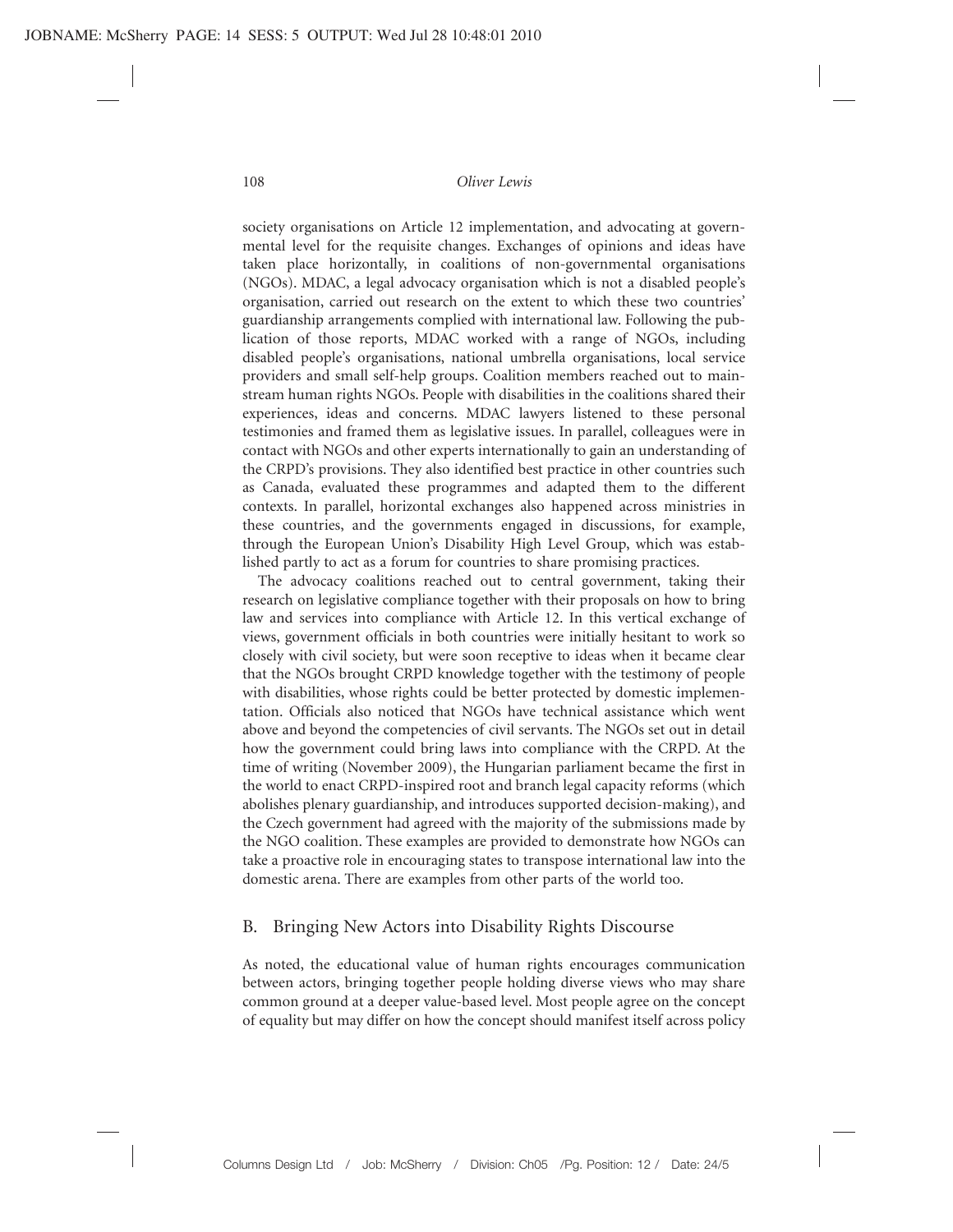areas. The CRPD encourages such communication, giving primacy to persons with disabilities and their respective organisations.40 Through its inclusive approach, the CRPD may encourage groups who have not previously done so to work with each other. A small example is lawyers (attorneys as well as academic ones) in English-speaking jurisdictions. Disability lawyers tend to focus on discrimination-in-employment law, whereas mental health lawyers usually do not cover employment at all, but focus on detention and forced treatment. Perhaps the CRPD will bring these groups together? Another example is of 'mainstream' human rights organisations which have traditionally been slow to recognise that human rights of persons with disabilities is actually a legitimate topic of human rights. Human Rights Watch is among the most respected human rights organisations in the world but until summer 2009, when it came out with a report looking at corporal punishment of students with disabilities in the United States,<sup>41</sup> it paid little attention to the rights of persons with disabilities. Its Executive Director acknowledged this in 2002, writing that

[t]here is little doubt that a disability is a 'status' entitling one to protection under, for example, the anti-discrimination provision of Article 26 of the International Covenant on Civil and Political Rights. In some cases involving children, the human rights movement has begun to take on the cause of people with disabilities. But an embrace of this broad sector of humanity has barely begun. Remedying this failure is a major challenge facing the movement.42

In 2009 Human Rights Watch announced that it had obtained funding to start some specific programming on the rights of persons with disabilities, and it is hoped that Human Rights Watch will contribute to raising the visibility and credibility of the rights of persons with disabilities within the 'mainstream' human rights community and its donors.

Seeking out and bringing on board partners was evident when the CRPD was being negotiated by states and NGOs at the United Nations. Louise Arbour has reflected that the process was a 'significant learning process' and one which has 'helped us forge partnerships with new actors beyond our typical human rights

<sup>40</sup> Convention on the Rights of Persons with Disabilities, adopted 13 December 2006, GA Res 61/106, UN Doc A/Res/61/106 (entered into force 3 May 2008) Art 4(3).

<sup>41</sup> Human Rights Watch, *Impairing Education: Corporate Punishment of Students with Disabilities in US Schools* (New York, Human Rights Watch, 2009) available at www.hrw.org/sites/default/files/ reports/us0809webwcover\_0.pdf

<sup>42</sup> K Roth,'Foreword' in Mental Disability Rights International, *Not on the Agenda: Human Rights of People with Mental Disabilities in Kosovo* (Washington DC, Mental Disability Rights International, 2002). Art 26 of the International Covenant on Civil and Political Rights states: 'All persons are equal before the law and are entitled without any discrimination to the equal protection of the law. In this respect, the law shall prohibit any discrimination and guarantee to all persons equal and effective protection against discrimination on any ground such as race, colour, sex, language, religion, political or other opinion, national or social origin, property, birth or other status'.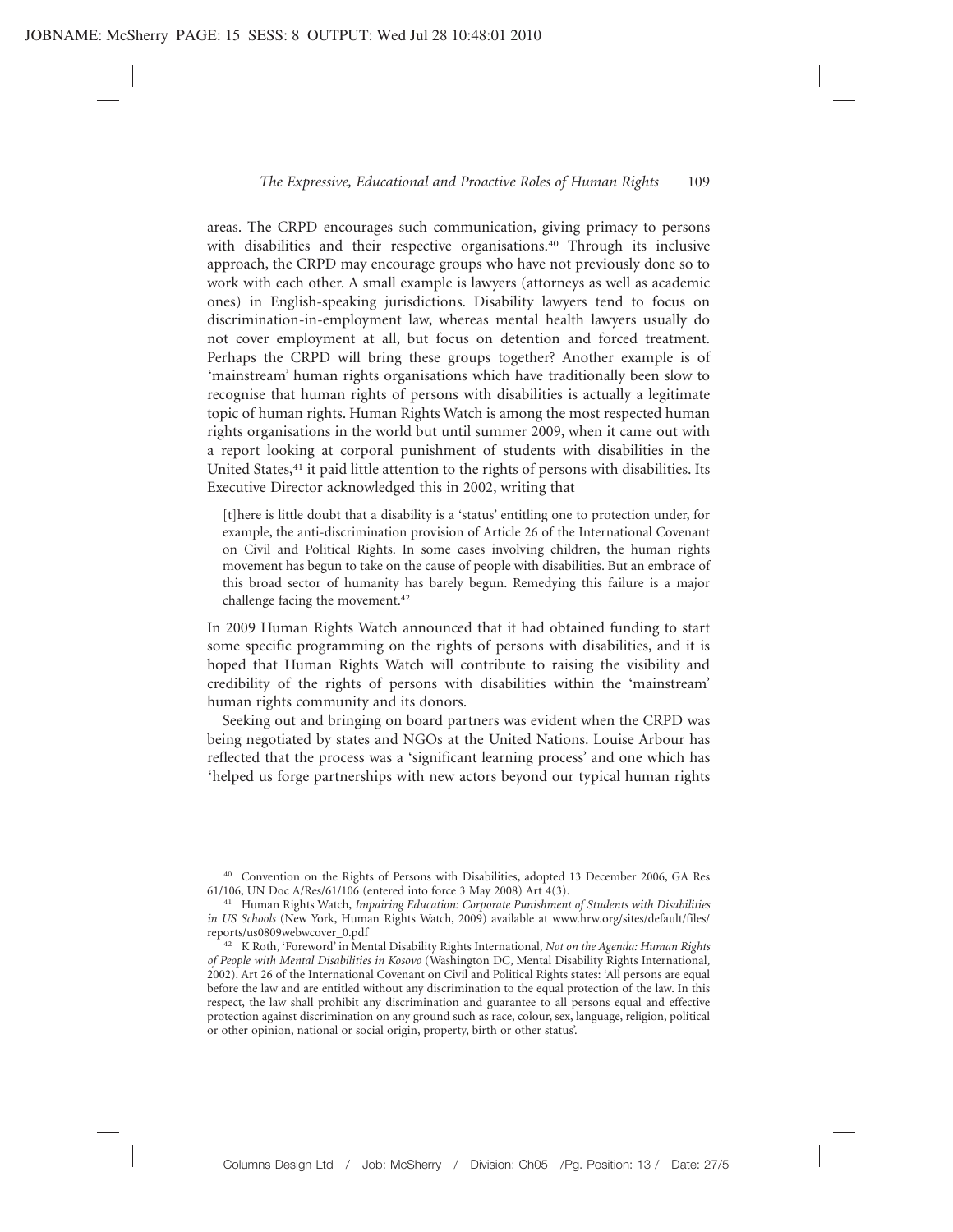partners—in particular persons with disabilities and their representative organizations'.43 She has pointed out that the involvement of her office in the negotiation process instigated a process of changing the way the United Nations works—from office layout to the choice of technology.

The CRPD has secured the attention of United Nations officials who had previously not addressed the rights of persons with disabilities. For example, in December 2007, the Office of the United Nations High Commissioner for Human Rights organised a seminar on disability and torture, which was attended by two members of the United Nations Committee against Torture, and Manfred Nowak who holds the mandate of United Nations Special Rapporteur on Torture.44 Within a year Nowak had produced a report in which he stated that the CRPD 'provides a timely opportunity to review the anti-torture framework in relation to persons with disabilities'.45 The report cited examples of how persons with disabilities are subjected to neglect, severe forms of restraint and seclusion, as well as physical, mental and sexual violence. A reframing of the anti-torture framework is necessary, Nowak claims, so that ill-treatment which is perpetrated in public institutions as well as in the private sphere, begins to be recognised as torture or other cruel, inhuman or degrading treatment or punishment.

In many states across the world, NGOs are using the CRPD as a catalyst to reach out to others, discuss the benefits for their constituents of adopting a human rights based approach, and build constituencies for advocacy. The need to develop one's own and other people's understanding of disability and to bring new actors into the disability rights field should go hand in hand with the attempt to do something over and above CRPD's aims, namely to reduce world poverty.

#### C. Poverty and Disability

The educational value of the CRPD has the potential to encourage communication to highlight the intimate link between disability and poverty and to implement inclusive poverty reduction strategies. The key actors in these conversations are host governments, donor governments, other donors and civil society organisations, including disabled people's organisations. The statistics are astonishing. The United Nations estimates that approximately 80 per cent of the 650 million people with disabilities worldwide live in developing countries, and of these some 426 million live below the poverty line, often representing the 15 to 20

<sup>43</sup> L Arbour, Statement to the General Assembly Ad Hoc Committee, 8th session, New York, 5 December 2006.

<sup>44</sup> For more information, see: www2.ohchr.org/english/issues/disability/torture.htm.

<sup>45</sup> M Nowak, *Interim Report of the Special Rapporteur of the Human Rights Council on Torture and other Cruel, Inhuman or Degrading Treatment or Punishment*, 28 July 2008, A/63/175 at [41].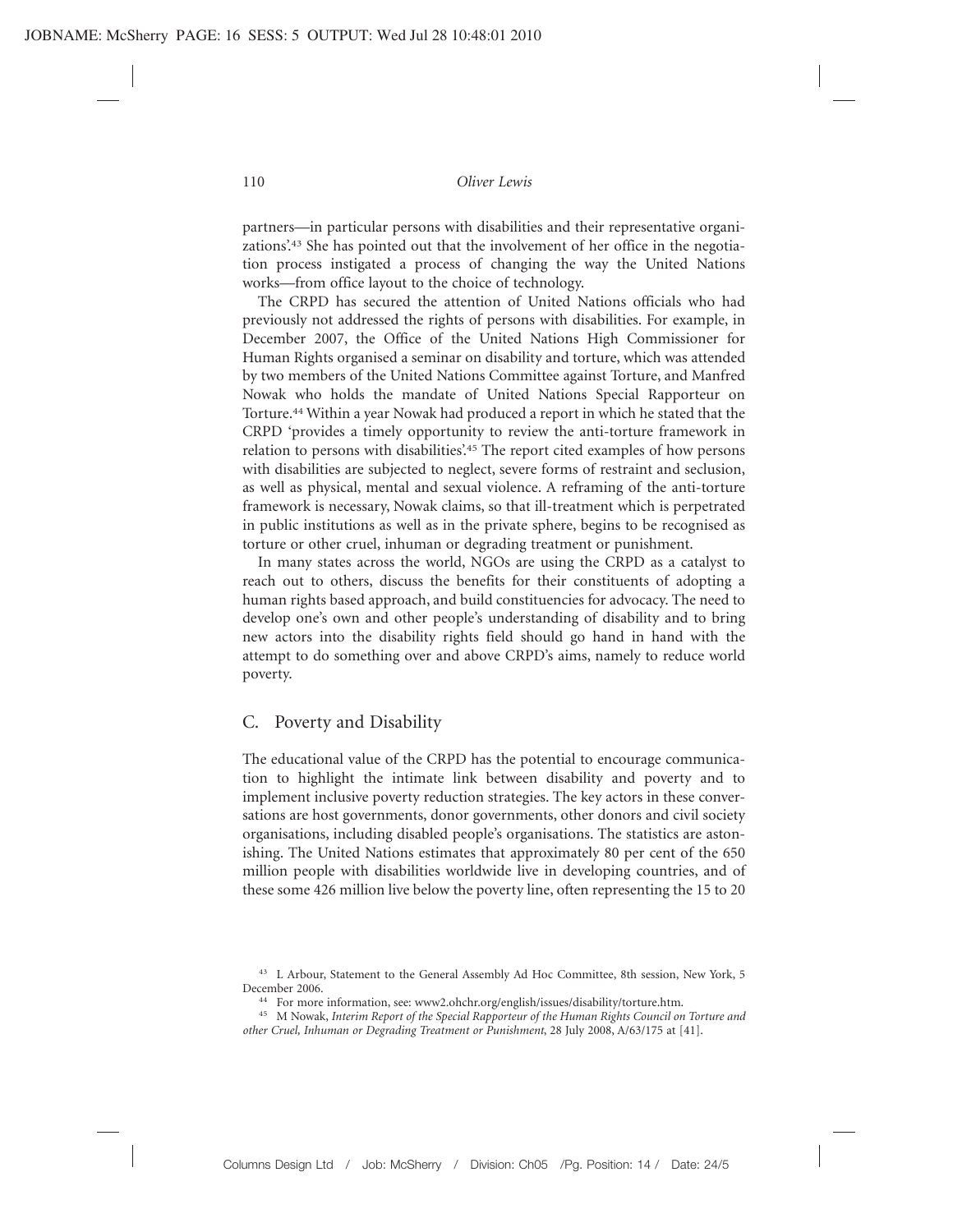per cent most vulnerable and marginalised poor in such countries.46 The drafters of the CRPD wanted funding to flow between States Parties by inserting a provision which recognises 'the importance of international cooperation for improving the living conditions of persons with disabilities in every country, particularly in developing countries.<sup>'47</sup> The CRPD encourages communication between and among states in co-operation with regional and intergovernmental organisations and civil society, in order to, amongst other things, ensure international development programmes are inclusive of and accessible to people with disabilities, facilitate capacity-building and sharing of best practices, co-operate in research, share information, and provide economic and technical assistance.<sup>48</sup> That the CRPD is a human rights treaty as well as a development tool may be one of the reasons why so many low- and middle-income countries have swiftly ratified the CRPD.

A recent report of the United Nations Economic and Social Council has found that

[t]here is a strong bidirectional link between poverty and disability. Poverty may cause disability through malnutrition, poor health care, and dangerous living conditions. Case studies in developing countries show that higher disability rates are associated with higher rates of illiteracy, poor nutritional status, lower immunization coverage, lower birth weight, higher rates of unemployment and underemployment, and lower occupational mobility.49

More explicitly, disability needs to become a focus for the United Nations' Millennium Development Goals<sup>50</sup> for these goals to stand any chance of being achieved. The United Nations Commission for Social Development 2008 report puts it bluntly:

The high numbers of persons with disabilities who are disproportionately represented among the world's most marginalized groups have a profound significance with respect to the achievement of the Millennium Development Goals, which thus far seems to have gone largely unnoticed in the international discourse on the Goals. The Millennium Development Goals, in fact, cannot be achieved if persons with disabilities are not included in these efforts. We are now at the halfway point to the target date of 2015, yet in The Millennium Development Goals Report 2007,<sup>51</sup> persons with disabilities as a

<sup>46</sup> A O'Reilly, *The Right to Decent Work of Persons with Disabilities*, revised edn (Geneva, International Labour Office, 2007).

<sup>47</sup> Convention on the Rights of Persons with Disabilities, adopted 13 December 2006, GA Res 61/106, UN Doc A/Res/61/106 (entered into force 3 May 2008) preambulatory para (l).

*ibid*, Art 32.

<sup>49</sup> United Nations, Economic and Social Council, *Mainstreaming Disability in the Development Agenda* Report for the Commission for Social Development, 46th Session 6–15 February 2008, ref E/CN.5/2008/6, 23 November 2007, available at: www.un.org/disabilities/default.asp?id=358, at [3].

<sup>&</sup>lt;sup>50</sup> The Millennium Development Goals are eight goals aimed to be achieved by 2015 that respond to the world's main development challenges, available at: www.undp.org/mdg/basics.shtml.

<sup>51</sup> United Nations, Department of Economic and Social Affairs, *The Millennium Development Goals Report 2007* (New York, United Nations, 2007).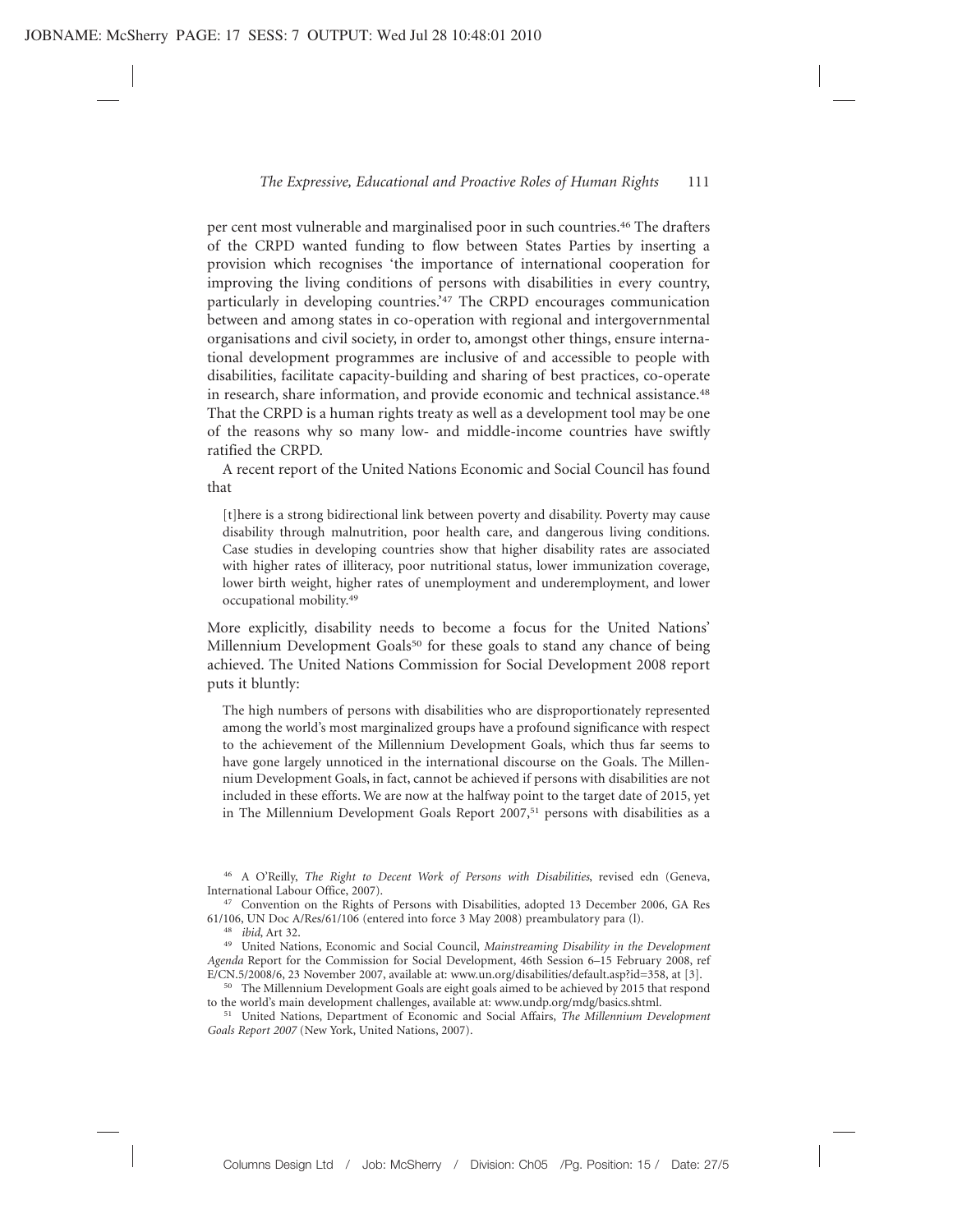group are not mentioned, and the issue of disability is briefly mentioned twice. The Human Development Report 200652 discusses persons with disabilities within the development context of sanitation. It is hoped that current efforts to integrate disability within the United Nations system will increase the importance of persons with disabilities in such reports in the future.<sup>53</sup>

Article 32 of the CRPD is dedicated to international co-operation and highlights action-oriented measures which states can undertake to support inclusive development. The Article ensures that development programmes become inclusive and accessible to persons with disabilities, putting to bed the idea that the only way to increase the wealth of disabled people is by focusing on disability-specific programming. A consequence of the CRPD's insistence that disability be mainstreamed into all development programmes,<sup>54</sup> is that

once a country ratifies the CRPD, it will need to be reflected in its national development framework such as the Common Country Assessment, United Nations Development Assistance Framework, and Poverty Reduction Strategy Papers. It is through these broad-reaching approaches to development that the CRPD will become a reality on the ground and in the daily lives of individuals.55

Thus, the CRPD sets up a communication process among people leading on different policies. The treaty's focus on poverty reduction may well have a direct impact on domestic implementation, as well as on the methods with which international and domestic actors communicate with each other. Boosted communications in the mainstream will result in persons without disabilities being exposed to those with disabilities. Such exposure may help reduce stigma and discrimination against persons with disabilities.

Prerequisites to rebalancing global inequalities by redistributing financial and informational resources include elements of the educational value of human rights: willingness by states to share information with other states; an appreciation by development agencies of the damage caused by inappropriate grantmaking (such as renovating children's institutions instead of investing into community-based services); an increased effort by United Nations and regional bodies to facilitate exchange; and more transparent processes to allow civil society organisations to participate and hold states to account. Exchanging information, of course, only goes so far. People's lives will change only if action is

<sup>52</sup> United Nations, Department of Economic and Social Affairs, *The Human Development Report 2006* (New York, United Nations, 2006).

<sup>53</sup> United Nations Commission for Social Development, *Mainstreaming Disability in the Development Agenda* Report for the Commission for Social Development, Forty-sixth Session 6–15 February 2008 ref E/CN.5/2008/6, 23 November 2007 available at: www.un.org/disabilities/default.asp?id=358. <sup>54</sup> Convention on the Rights of Persons with Disabilities, adopted 13 December 2006, GA Res

<sup>61/106,</sup> UN Doc A/Res/61/106, preambulatory para (g) also emphasises 'the importance of mainstreaming disability issues as an integral part of relevant strategies of sustainable development'.

<sup>55</sup> United Nations Enable, *Relationship between Disability and Development*, available at: www.un.org/disabilities/default.asp?id=33.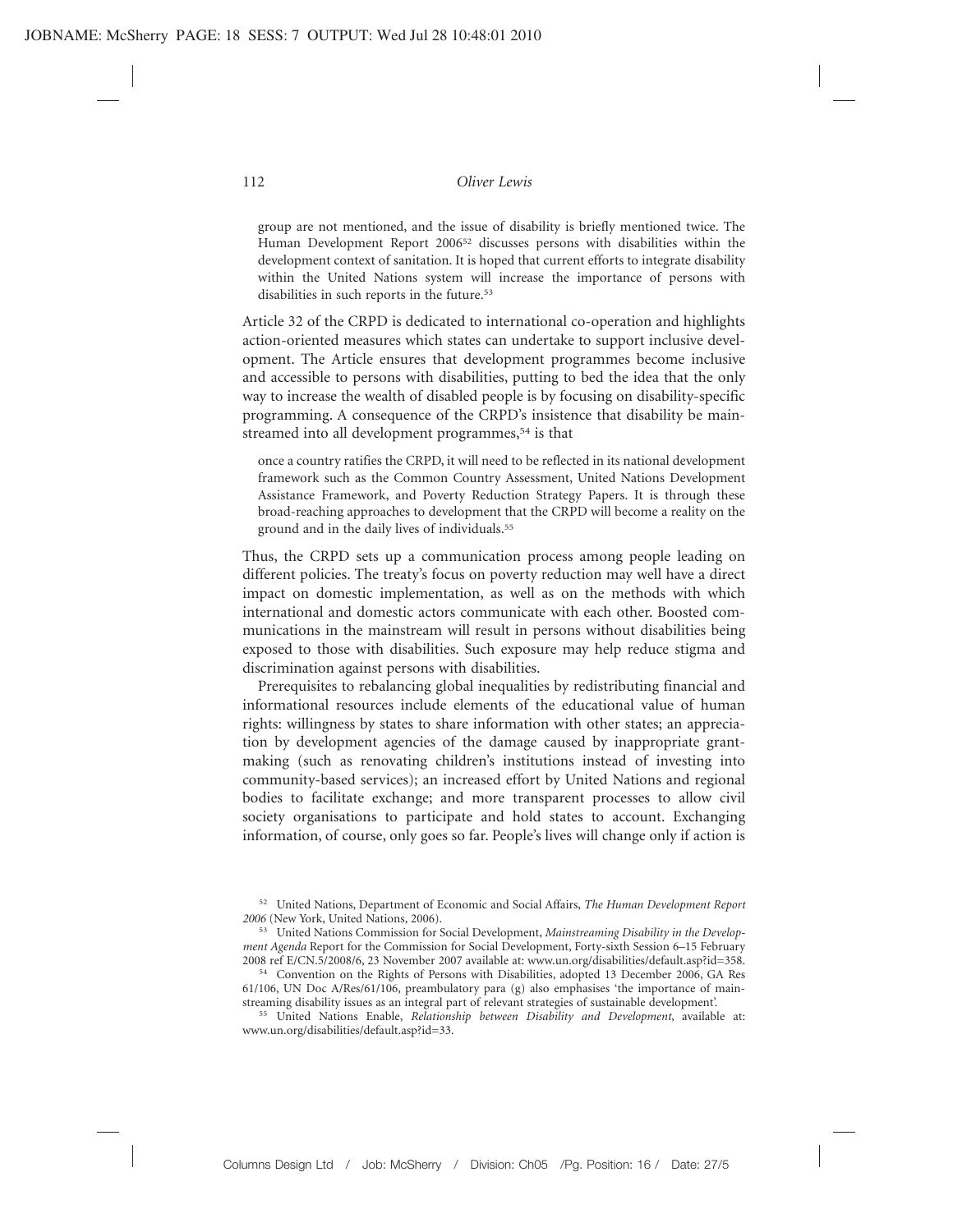taken as a result of the information exchange, and it is the proactive value of human rights which this chapter now considers.

# **IV. Proactive Value of Human Rights: Doing**

Having laid out the expressive value of human rights which presents a new paradigm for the conceptualisation of disability, and the educational value of human rights which opens up conversations inside and between organisations and states, it is the proactive value of human rights which turns thinking and talking into action. The pre-existing international human rights landscape applies to people with disabilities, but as the CRPD points out,

despite these various instruments and undertakings, persons with disabilities continue to face barriers in their participation as equal members of society and violations of their human rights in all parts of the world.56

The drafters of the CRPD made it their aim to plug the compliance gap between rights and implementation, and they inserted into the text several structural features which make it likely that the CRPD will be implemented to a greater extent than other human rights treaties.

### A. Specificity of Action

The drafters were acutely aware that the need for the CRPD was that international human rights treaties and their mechanisms had failed people with disabilities. The CRPD contains a wealth of action points which states will find difficult to ignore. Whereas the United Nations Convention on the Rights of the Child obliges States Parties to take 'all appropriate legislative, administrative, and other measures' to ensure that children are protected against all forms of discrimination,<sup>57</sup> it does not actually specify what these appropriate measures should be.

The CRPD does not hold back on specificity, making it easier for States Parties to understand their obligations, and for the United Nations Committee on the Rights of Persons with Disabilities, as well as domestic bodies, to hold States Parties to account. The CRPD goes much further than the Convention on the Rights of the Child, obliging States Parties to 'modify or abolish existing laws,

<sup>56</sup> Convention on the Rights of Persons with Disabilities, adopted 13 December 2006, GA Res 61/106, UN Doc A/Res/61/106 (entered into force 3 May 2008) preambulatory para (k).

<sup>57</sup> Convention on the Rights of the Child, adopted by UN GA Res 44/25 of 20 November 1989 Art  $2(2).$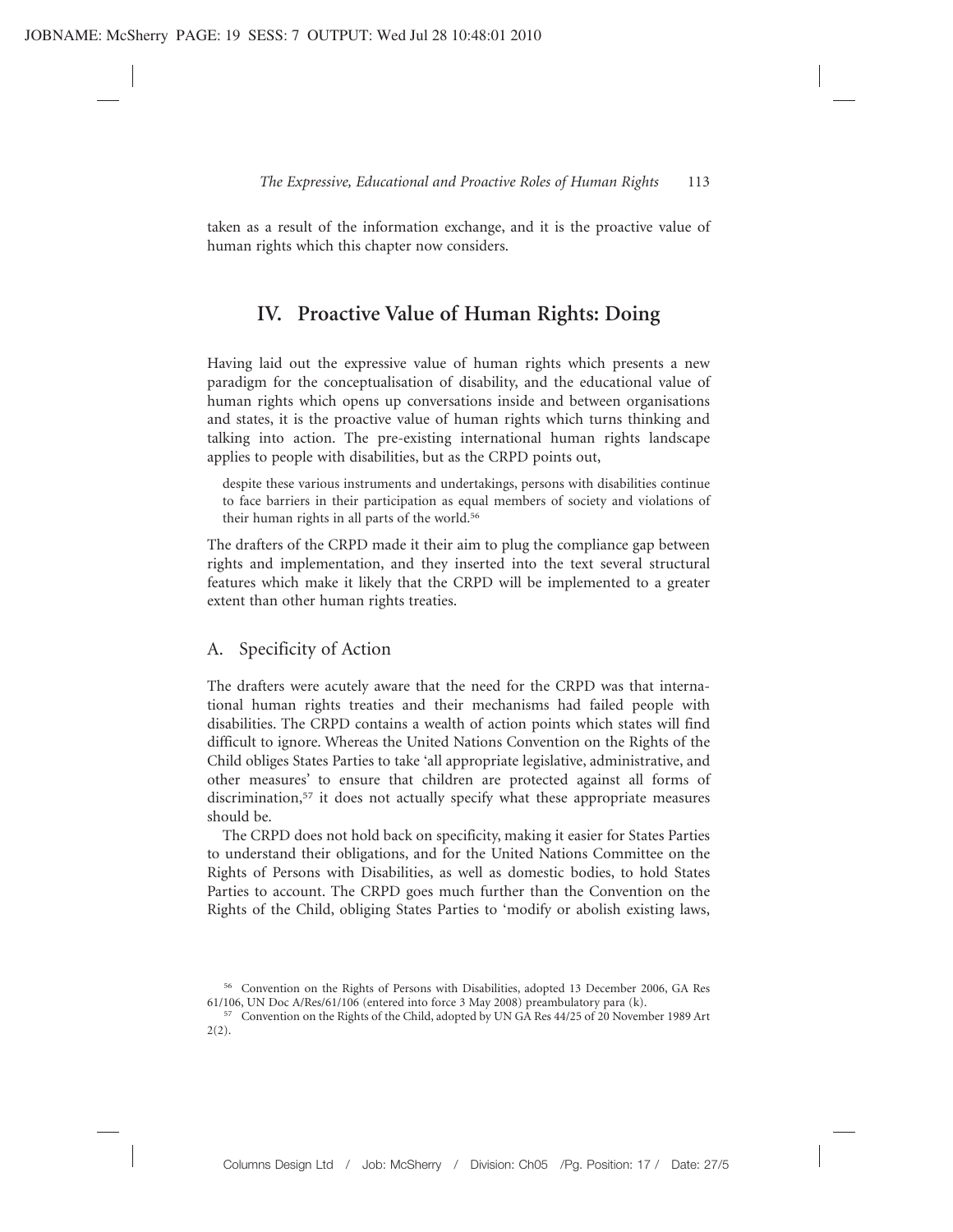regulations, customs and practices that constitute discrimination against persons with disabilities,'<sup>58</sup> to refrain from acting in any way which is inconsistent with the CRPD,59 to take 'all appropriate measures to eliminate discrimination on the basis of disability by any person, organization or private enterprise,'60 to promote training of professionals and staff working with persons with disabilities about the CRPD,61 and (quite remarkably) to 'take into account the protection and promotion of the human rights of persons with disabilities in *all* policies and programmes.'62 States Parties are therefore under a duty to take broad action across government to ensure that rights are protected, respected and fulfilled in public and private spheres and considered in all policies and services.

#### B. Independent Mechanisms

It is commonly acknowledged in human rights that it is easy for states to ratify treaties, because they need not do anything about implementation, placing at risk the potential of international law to bring positive changes to people's lives. The CRPD guards against backsliding by establishing an independent body at United Nations level, and by obliging States Parties to establish/designate an independent monitoring body at domestic level. These two mechanisms will be examined in turn.

Despite numerous innovative proposals put forward by a variety of organisations, the CRPD has quite a mundane arrangement at the United Nations level to monitor state compliance. The CRPD establishes a Committee on the Rights of Persons with Disabilities,<sup>63</sup> which consists of 12 experts (increasing to 18 after 80 ratifications of the CRPD)<sup>64</sup> who 'shall serve in their personal capacity and shall be of high moral standing and recognized competence and experience in the field covered by the Convention.'65 When nominating prospective members, States Parties are encouraged to 'closely consult with and actively involve persons with disabilities, including children with disabilities, through their representative organizations.'66 The CRPD calls for States Parties to 'consider' the prospect of achieving 'equitable geographical distribution, representation of the different

<sup>58</sup> Convention on the Rights of Persons with Disabilities, adopted 13 December 2006, GA Res 61/106, UN Doc A/Res/61/106 (entered into force 3 May 2008) Art 4(1)(b).

*ibid.* Art  $4(1)(d)$ .

<sup>60</sup> *ibid*, Art 4(1)(e). Note how the CRPD views State intervention into the private spheres as unproblematic.

<sup>&</sup>lt;sup>61</sup> *ibid*, Art 4(1)(*i*).

*ibid*, Art  $4(1)(c)$ , emphasis added.

<sup>63</sup> *ibid*, Art 34(1).

<sup>64</sup> *ibid*, Art 34(2).

*ibid*, Art 34(3).

<sup>66</sup> *ibid*, Art 4(3), to which Art 34(3) invites States Parties to give due consideration when nominating their candidates.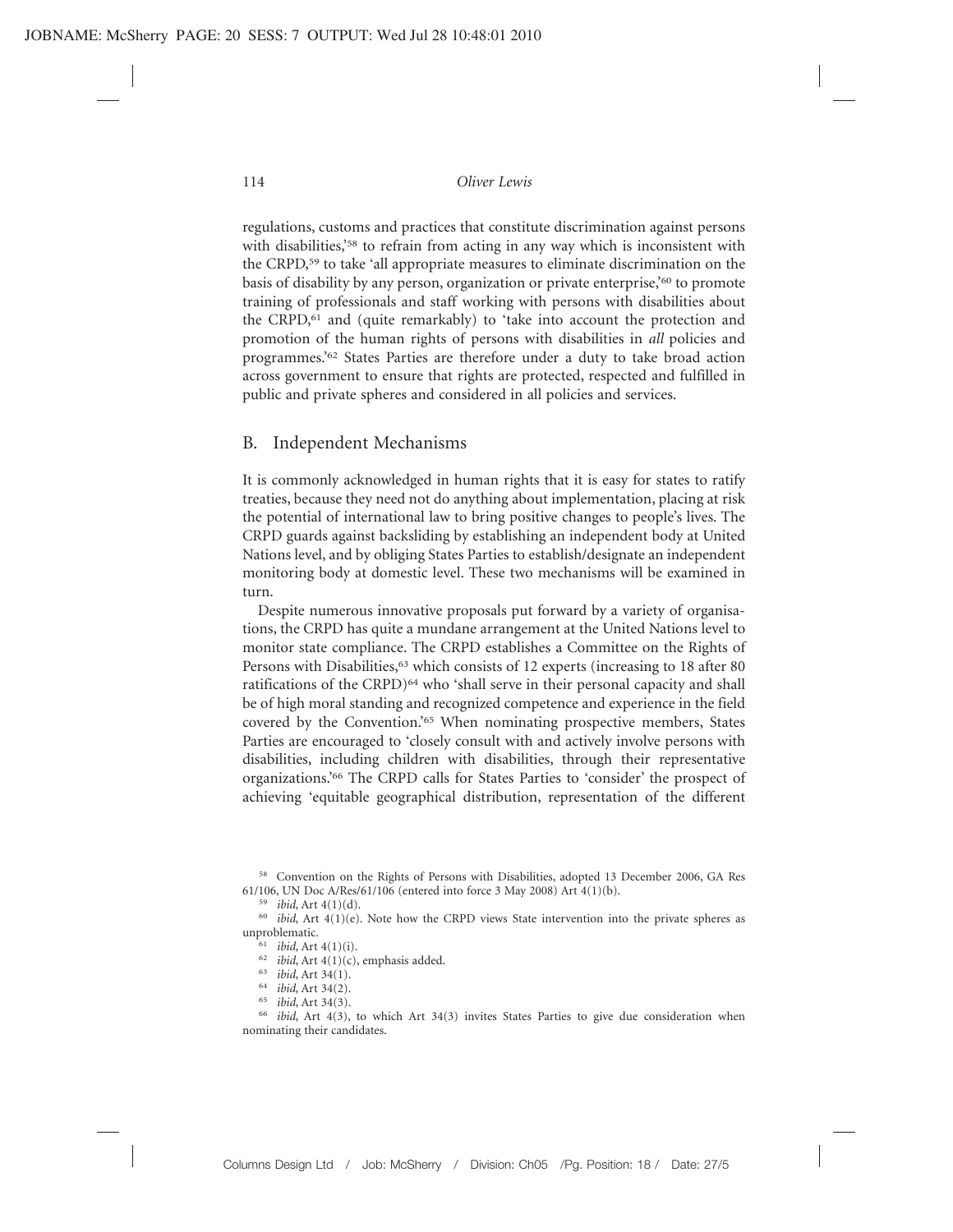forms of civilization and of the principal legal systems, balanced gender representation and participation of experts with disabilities.'67 The members serve for four years, except for six members from the first batch who serve for two years only, ensuring a staggered turnover.<sup>68</sup>

The role of the Committee is two-fold. First, the Committee receives reports by States Parties on measures taken to implement the CRPD. The reports 'may indicate factors and difficulties affecting the degree of fulfilment of [CRPD] obligations.'69 These reports must be submitted within two years of the entry into force of the CRPD in each particular State Party,<sup>70</sup> and thereafter every four years.71 The CRPD uses rather tentative language when it invites States Parties'to consider [preparing their reports] in an open and transparent process and to give due consideration to … closely consult[ing] with and actively involv[ing] persons with disabilities, including children with disabilities, through their representative organizations.'72 The Committee will consider these reports, and 'shall make such suggestions and general recommendations on the report as it may consider appropriate.'73 Interestingly enough, the CRPD places an obligation on States Parties to 'make their reports widely available to the public in their own countries and facilitate access to the suggestions and general recommendations relating to these reports.'74 This is worth dwelling on a little. The CRPD is the first United Nations human rights treaty to contain an obligation on States Parties to make widely available to the public either their own report on compliance or the treaty monitoring body's suggestions and recommendations relating to that report. This is another example of how the CRPD pioneers a new participatory politics and promotes a dynamic of domestic discussion and participation. Presumably the obligation to make reports widely available means producing the reports in various formats—for the public without disabilities, and various accessible formats for people with disabilities who require different formats. So the reports would at a minimum have to include: easy-to-read format for children with disabilities, easy-to-read format for adults with intellectual disabilities, large print, Braille, and electronic versions. The public also consists of people without disabilities. One can read into the CRPD an implicit obligation that the government takes the responsibility to translate its report and the Committee's suggestions and recommendations into indigenous languages accurately and promptly, and to issue all of the above-mentioned formats in each of these languages.

The second role of the Committee applies only in relation to those states which have ratified the Optional Protocol to the CRPD. The Committee can receive and

<sup>71</sup> *ibid*, Art 35(2).

- <sup>72</sup> *ibid*, Art 35(5), citing Art 4(3) on participation.
- <sup>73</sup> *ibid*, Art 36(1).
- <sup>74</sup> *ibid*, Art 36(4).

<sup>67</sup> *ibid*, Art 34(4).

*ibid*, Art 34(7).

<sup>69</sup> *ibid*, Art 35(6). <sup>70</sup> *ibid*, Art 35(1).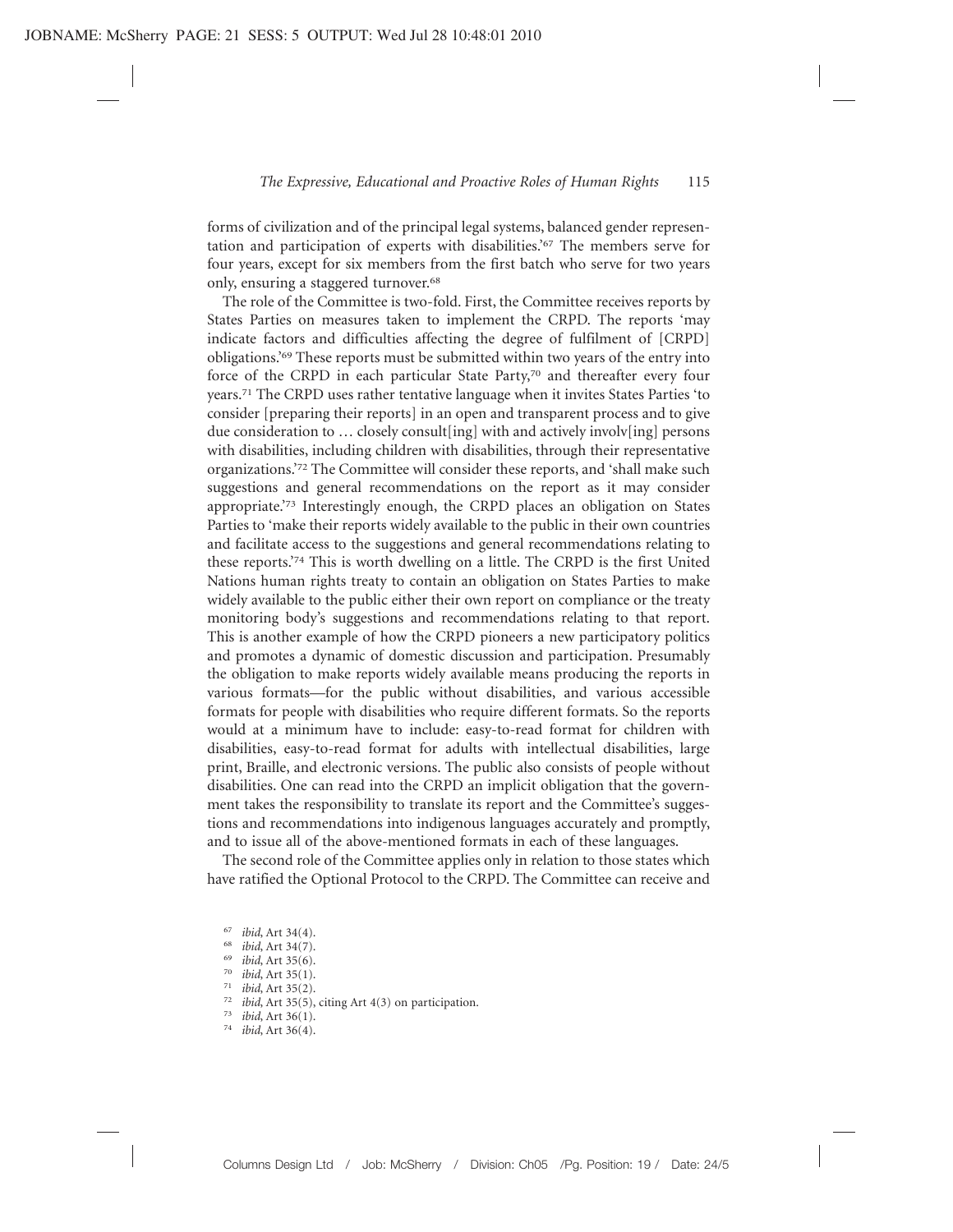consider communications from or on behalf of individuals or groups of individuals subject to its jurisdiction of that state who claim to be victims of a violation by that State Party of any CRPD provision.75 The Optional Protocol sets out various procedural rules, including the requirement that the victim(s) must exhaust domestic legal remedies before submitting the communication to the Committee. After considering the Applicant's and the respondent state's positions in a given communication the Committee may make recommendations and suggestions to the respondent state.<sup>76</sup> In addition to dealing with individual communications the Committee can also instigate an 'inquiry' where it receives information 'indicating grave or systematic violations' of the CRPD.77 The Committee can ask a state to include in its periodic reports under Article 35 of the CRPD any measures which it has taken in response to such an inquiry.78

The rather mundane international arrangement for monitoring compliance is compensated for by innovative domestic monitoring mechanisms. The CRPD follows a recently-established trend in international human rights treaties to oblige States Parties to establish domestic mechanisms for monitoring implementation. The obvious parallel is the Optional Protocol to the United Nations Convention against Torture (OPCAT) which obliges States Parties to 'maintain, designate or establish … one or several independent national preventive mechanisms for the prevention of torture at the domestic level.'79 These national preventive mechanisms may be ombudsman offices, national human rights institutions or fresh bodies. States must give them the power to enter places of detention in order to examine the rights of persons deprived of liberty, make recommendations to the authorities on each place of detention and make recommendations on draft legislation.80

The CRPD takes this idea and runs with it, obliging States Parties to 'maintain, strengthen, designate or establish … a framework, including one or more independent mechanisms, as appropriate, to promote, protect and monitor implementation of the present [CRPD].'81 In carrying out this obligation states must take into account the Paris Principles,<sup>82</sup> which set out minimum standards for the functioning, composition, financing, guarantees of independence and pluralism, and methods of operation of national human rights institutions. Although the national monitoring mechanisms are seen as quite innovative, during the negotiations of the CRPD, states rejected even more creative proposals

<sup>75</sup> Optional Protocol to the Convention on the Rights of Persons with Disabilities, Art 1.

<sup>76</sup> *ibid*, Art 5.

<sup>77</sup> *ibid*, Art 6.

 $^{78}$  *ibid*, Art 7(1).

<sup>79</sup> *ibid*, Art 17.

<sup>80</sup> *ibid*, Art 19.

<sup>81</sup> Convention on the Rights of Persons with Disabilities, adopted 13 December 2006, GA Res 61/106, UN Doc A/Res/61/106 (entered into force 3 May 2008) Art 33(2).

<sup>82</sup> National Institutions for the Promotion and Protection of Human Rights, UN GA res 48/134, 20 December 1993.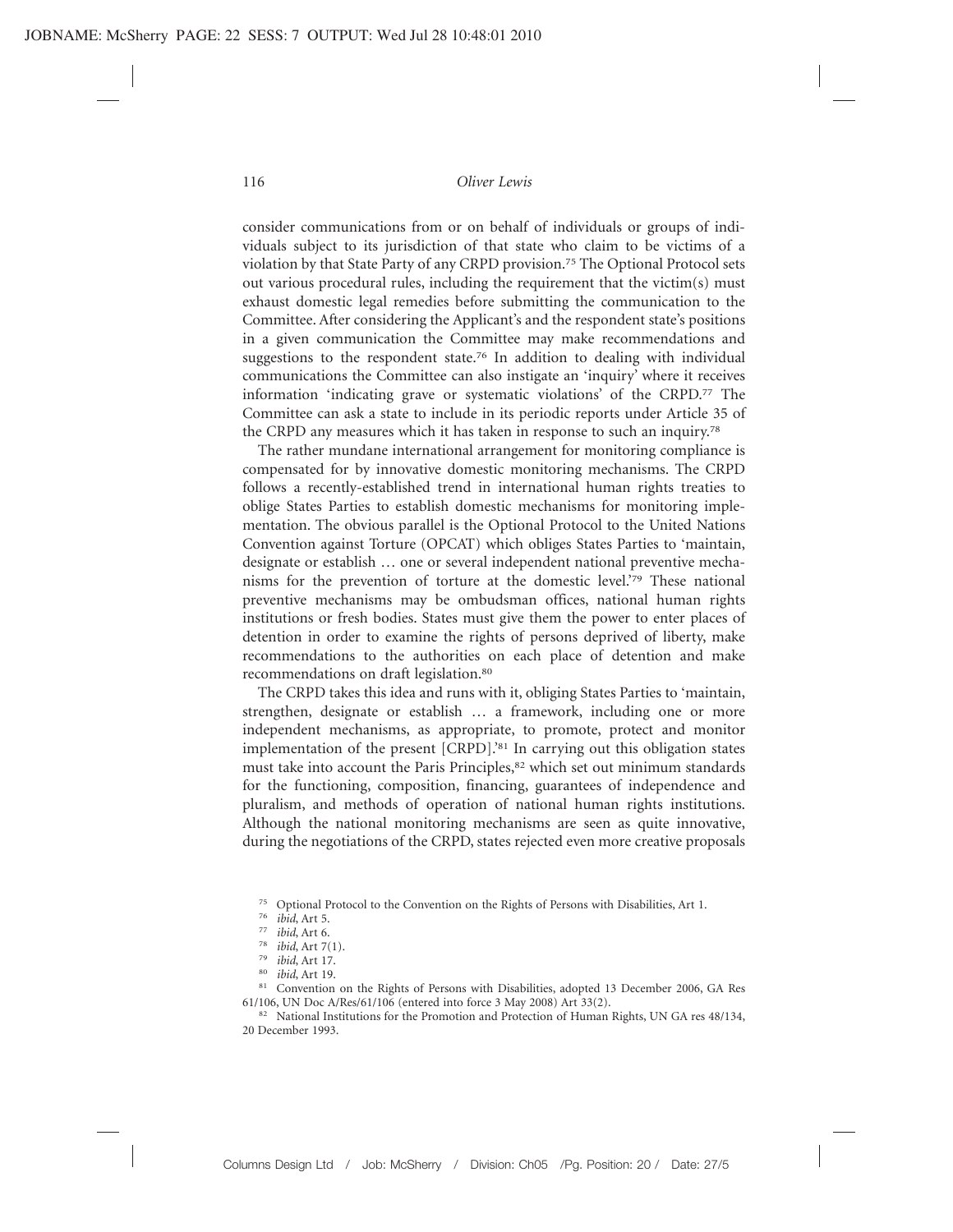put forward by both the International Disability Caucus (comprising all sorts of disability NGOs) and the grouping of National Human Rights Institutions.<sup>83</sup>

The national independent mechanisms foreseen by the CRPD will in many countries likely be crucial in conjoining the government to focus on effective implementation. The CRPD inventively mandates States Parties to ensure that these independent mechanisms do three quite different things: 'to promote, protect and monitor implementation of the [CRPD].' To get round the linguistic ambiguity, my reading of this sentence is that the duties to promote and protect refer to the rights of people with disabilities and not to promoting or protecting implementation.

What sorts of activities would fall under these three headings? Promoting human rights of persons with disabilities means anything which 'valourises' the paradigm shift.84 This would include activities in the public arena and in the corridors of power to promote the ratification of the CRPD (if the state has not already done so), and encouraging ratification without reservations or interpretative declarations which unravel the CRPD. Promoting rights means getting out of the office and meeting key officials to encourage them to take action to ensure the full and effective implementation of the CRPD. Other activities would include awareness-raising campaigns for the general public including delivering messages to the public through the media.85 It would also include organising training for people working with and caring for people with disabilities,<sup>86</sup> and capacity-building of organisations of and for persons with disabilities so that they can better participate in public policy-making on issues which affect them, as envisioned by the CRPD.<sup>87</sup> Promoting human rights means working with

84 Thanks to Gerard Quinn for this phrase and for encouraging me to delve into domestic monitoring mechanisms.

<sup>83</sup> For an analysis of these proposals, see G Quinn, 'Resisting the 'Temptation of Elegance': Can the Convention on the Rights of Persons with Disabilities Socialise States to Right Behaviour?' in MO Arnardóttir and G Quinn (eds), *The UN Convention on the Rights of Persons with Disabilities: European and Scandinavian Perspectives* (Leiden, Martinus Nijhof, 2009). These included a direct obligation on the national monitoring mechanism not just to hold the government to account with regard to the CRPD, but also domestic disability policies, and that the national body should make legislative recommendations. The proposal for an international monitoring body included a set of facilitative, solution-oriented activities rather than a passive role which receives reports from States Parties. It also contained an elaborate mechanism to ensure that the Committee contained experts with disabilities proposed not by states, but by the Office of the UN High Commissioner for Human Rights.

<sup>85</sup> In the CRPD, 'States undertake to adopt immediate, effective and appropriate measures' (Art 8(1)) on awareness-raising, with measures including 'encouraging all organs of the media to portray persons with disabilities in a manner consistent with the purpose of the present Convention' (Art 8(2)(c)).

<sup>86</sup> Convention on the Rights of Persons with Disabilities, adopted 13 December 2006, GA Res 61/106, UN Doc A/Res/61/106 (entered into force 3 May 2008) Art 4(1)(i) requires states 'to promote the training of professionals and staff working with persons with disabilities in the rights recognized in the present Convention so as to better provide the assistance and services guaranteed by those rights'.

*ibid*, Art 33(3)—this is addressed below.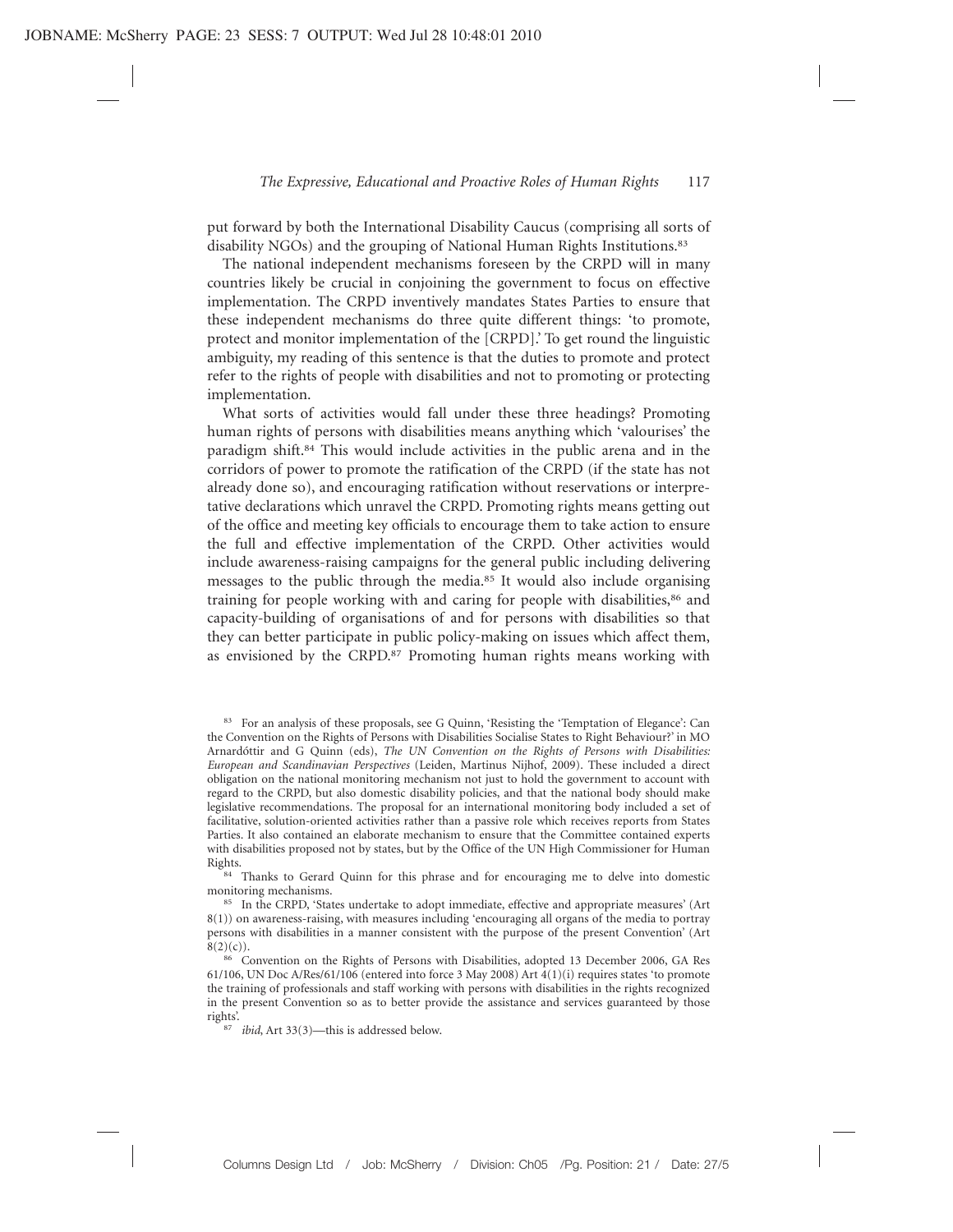education systems to integrate disability into human rights education in primary and secondary schools. It also means encouraging law faculties and human rights institutes to include the rights of persons with disabilities as part of their regular human rights teaching and research.

As already noted, the CRPD places a general obligation on states '[t]o take into account the protection and promotion of the human rights of persons with disabilities in all policies and programmes.'88 So too should an Ombudsman office or national human rights institution ensure that in addition to carrying out specific programming to promote and protect the rights of persons with disabilities, they integrate and mainstream disability into all areas of existing work. For example, they need to promote disability rights within thematic areas such as the prevention of torture, promotion of sexual and reproductive rights, freedom of expression, election monitoring, domestic violence and hate crime. Mainstreaming also means dealing authentically with double (and triple, and more) discrimination by ensuring that people with disabilities feature as part of work regarding all discriminated-against groups: women, refugees, people of ethnic or religious minorities, lesbian, gay, bisexual and transgender people, children and young people, elderly people, poor people, detained people and so on. The national monitoring mechanisms need not do this alone; they can call for assistance from sister organisations abroad, working in concert to share practices and to develop ideas.

So much for promoting rights. Protecting rights has more of a hard-edged feel. This may include providing legal advice and assistance to individuals and depending on the mandate of the independent mechanism—representing them in domestic courts or before the United Nations Committee on the Rights of Persons with Disabilities in individual complaints under the Optional Protocol. The independent mechanism could seek to advance jurisprudence by piggybacking on litigation by intervening as a friend-of-the-court by submitting an *amicus curiae* brief. Protecting rights means reacting in a speedy and appropriate manner to cases revealed by the media. It means vigorously holding governments to account and ensuring that independent bodies are seen and heard to be doing so. It also means travelling the breadth and width of the country to monitor the rights of people with disabilities where they live, including in places of detention such as psychiatric facilities and social care institutions, as well as in smaller group homes. There is an inevitable crossover here between the role of the CRPD independent mechanisms, and the national preventive mechanism of places of detention under the Optional Protocol to the United Nations Convention against Torture (OPCAT), noted above. Coordination between the two bodies will be necessary, as will cross-fertilisation of skills and experience. In some countries

<sup>88</sup> *ibid*, Art 4(1)(c).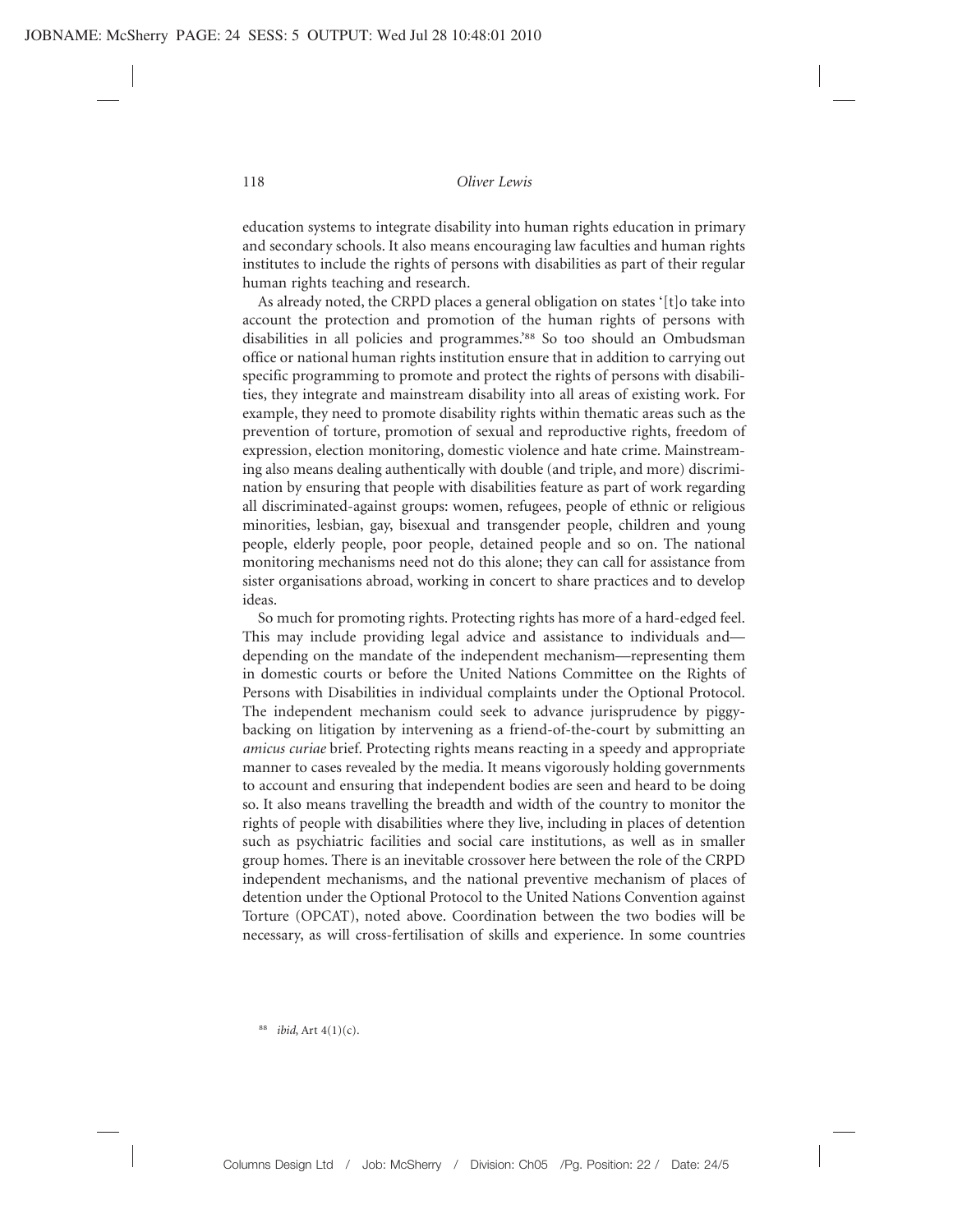they will be different departments of the same Ombudsman's office or national human rights institution, in which case cross-departmental cooperation is called for.

If the independent body is doing its job properly, it will come head-to-head with governmental authorities. Part of being an independent human rights structure means speaking truth to power. In the area of human rights, truths can be uncomfortable, and some governments go to great lengths to crush criticism. It is vital that legislation protects the independence of national human rights structures to prevent their budgets being slashed by government, to prevent summary dismissal of staff, or raiding of premises.

The third function of the national independent body as set out in the CRPD is to monitor the implementation of the CRPD. This is an unusual task, unparalleled in international human rights law. It is quite remarkable that states negotiating the CRPD agreed that they would each establish and finance a body at arms-length to government with the mandate to monitor how well the government is implementing the CRPD. Such a task will be challenging even for well-established independent mechanisms. The CRPD is detailed and complex and most existing national human rights institutions are already overloaded even without this significant additional mandate.

Monitoring the implementation of the CRPD will mean carrying out an array of concrete activities distinct from those falling under the headings of promoting and protecting the rights of persons with disabilities. The first activity when monitoring anything is likely to be to establish the 'current reality'. Each national independent mechanism will have to analyse how national laws and policies compare with the CRPD and publish a base-line report which highlights areas on which the independent body needs to focus, and, flowing from this, a work-plan with measurable objectives. Monitoring CRPD implementation also means tracking draft legislation which has or ought to have an impact on people with disabilities, analysing it through the lens of the CRPD, and coming out with a view as to its CRPD compliance. A legislative scrutiny role such as this will feed into or from a parliamentary human rights committee (where such a body exists).

Conducting analyses of actual and draft laws and policies for Convention compliance requires staff working for the independent mechanism to have a high level of understanding of the CRPD, the skills to conduct such analyses, and the resources to ensure that analyses are available in a variety of formats. In building its own capacity such a mechanism might want to draw on the expertise of disabled people's organisations, other NGOs and academics. The independent mechanism will need to develop and adopt indicators or precise standards against which laws or practice can be measured. A useful early task for the United Nations Committee on the Rights of Persons with Disabilities is to develop with the participation of persons with disabilities and their NGOs—a reporting template with basic indicators of compliance, and make it clear that they expect States Parties to use this template when compiling their reports under Article 35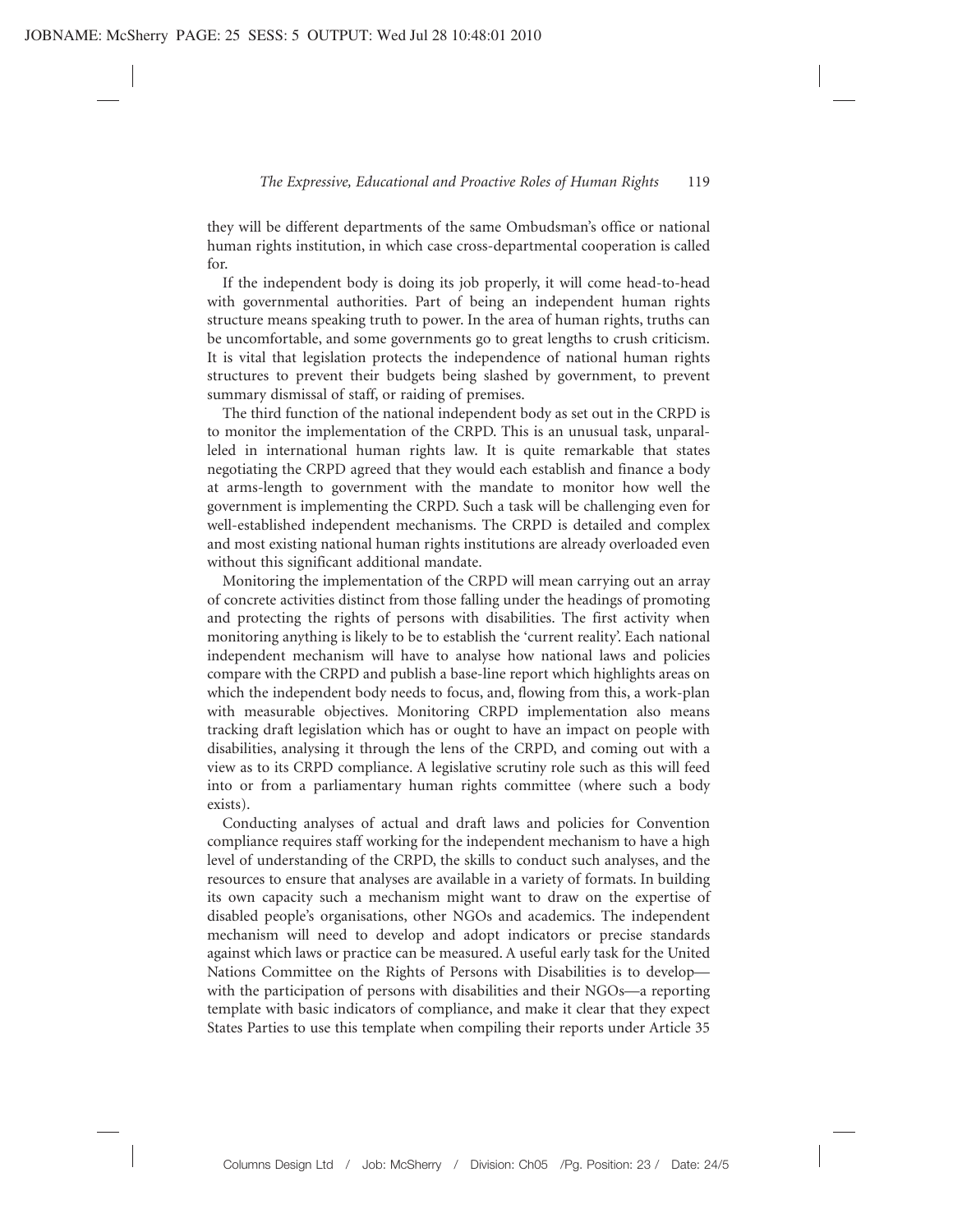of the CRPD. This will help the national independent mechanisms to carry out their base-line analyses, and to repeat these periodically so that information is tracked through time. Assessing compliance at various points in time is a vital tool to be able to comment on whether a particular state is, to the maximum of its available resources, progressively realising the economic, social and cultural rights set out in the CRPD.89

A compliance analysis requires data. The lack of meaningful data and statistics is a major problem in some countries where governments fail to collect and collate national data on disability rights issues, such as (if we are analysing compliance with Article 12 of the CRPD) how many people in a particular country have been deprived of legal capacity. States Parties are obliged by the CRPD to 'collect appropriate information including statistical and research data to enable them to formulate and implement policies to give effect to the present CRPD.'90 The data should be disaggregated, so as to monitor potentially discriminatory practices, and the independent monitoring body would be wise to ensure that it makes its expectations clear at the outset, so that the government can start collecting the appropriate data.

Evaluating policy implementation is no easy task, and the national monitoring body—as well as the United Nations Committee on the Rights of Persons with Disabilities itself—will need to be well-resourced. Difficulties which these bodies may face include evaluating several initiatives in parallel; dealing with governmental 'initiativitis', whereby policies change quickly without proper evaluation or sometimes explanation; evaluating policies serving multiple policy objectives which rely on the input of various departments, services and organisations; and dealing with the incredible breadth of legislation and policies which implement the CRPD: from inclusive education of children with visual disabilities to the disability inclusivity of international aid, from accessibility of police stations to the sexual and reproductive rights of adults with intellectual disabilities in group homes. The scope of the topics covered by the CRPD could easily become overwhelming for those responsible for monitoring and evaluating its implementation.

The United Nations Committee on the Rights of Persons with Disabilities will need to be the watchdog of watchdogs, monitoring the performance of the national monitoring bodies, as well as compiling and sharing information about 'best practices' among them. To give meaning to the proactive role of human rights, the national monitoring bodies should ensure the participation of people with disabilities, as well as draw on the expertise of people within their own

<sup>89</sup> *ibid*, Art 4(2). It is not clear which of the CRPD rights fit into the seemingly neat box of 'economic, social and cultural rights'. For a discussion of this point, see F Mégret, 'The Disabilities Convention: Towards a Holistic Concept of Rights' (2008) 12 *International Journal of Human Rights* 261, 265–6.

<sup>90</sup> Convention on the Rights of Persons with Disabilities, adopted 13 December 2006, GA Res 61/106, UN Doc A/Res/61/106 (entered into force 3 May 2008) Art 31.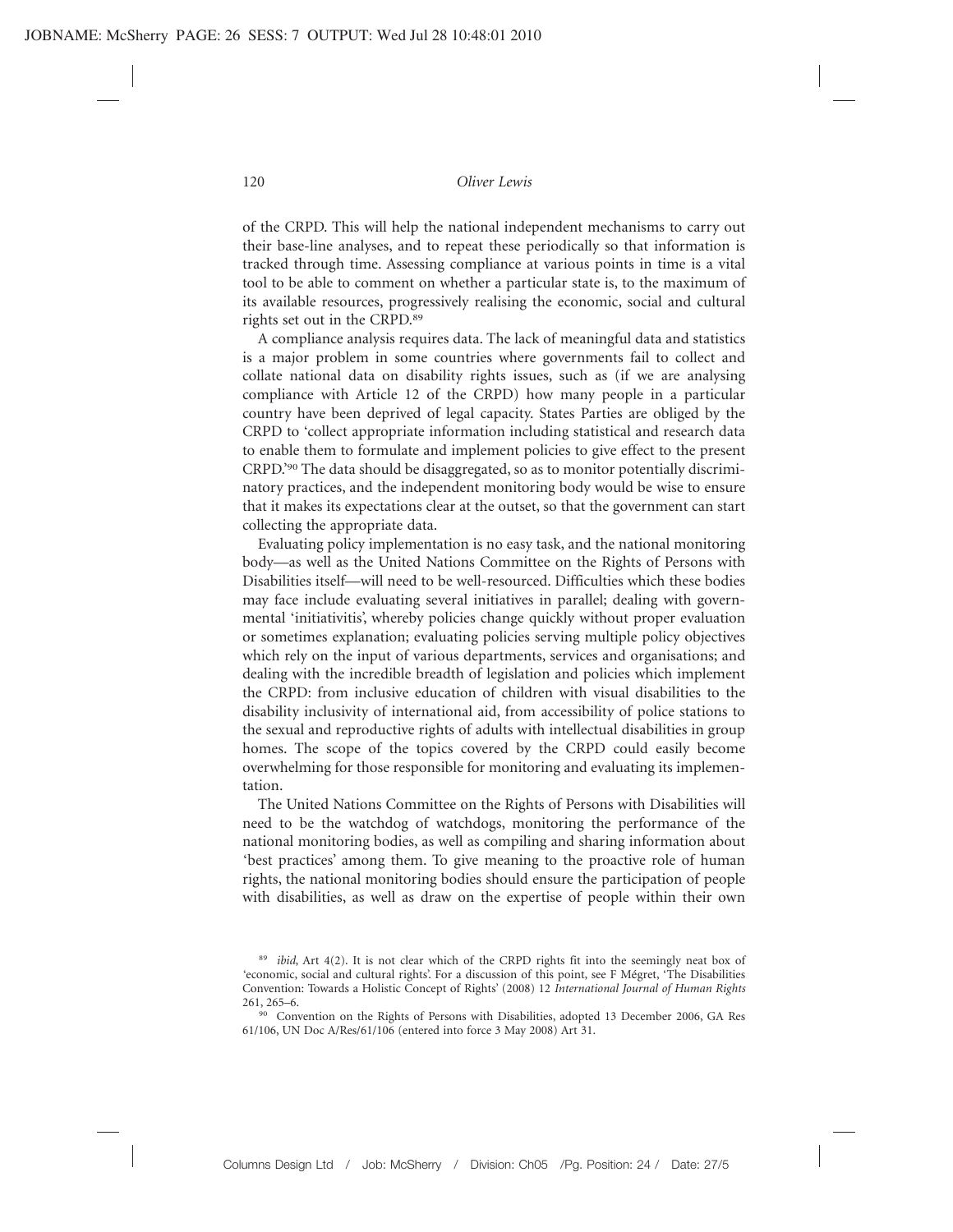country and gather information from abroad. In combining information-sharing with carrying out concrete activities, such bodies will demonstrate the connectivity between the educational role and the proactive role of human rights.

### C. Participation by People with Disabilities

One of the CRPD's principles is ' [f]ull and effective participation and inclusion in society.'91 Specifically the CRPD guarantees participation in political and public life by reaffirming the right to vote and stand for office.<sup>92</sup> Participation in public life, however, means more than voting every few years. The CRPD sets out the right to participation in strong terms, and locates this obligation in Article 4(3) on general obligations:

In the development and implementation of legislation and policies to implement the present Convention, and in other decision-making processes concerning issues relating to persons with disabilities, States Parties shall closely consult with and actively involve persons with disabilities, including children with disabilities, through their representative organizations.

As noted above, the duty on the state to ensure participation of persons with disabilities in legislative and policy reforms is extended to the process for states to nominate candidates for the United Nations Committee on the Rights of Persons with Disabilities. When nominating their candidates,'States Parties are invited to give due consideration' to consulting with and actively involving persons with disabilities through NGOs.93 When States Parties elect the members of the Committee they are asked that consideration be given to the 'participation of experts with disabilities'.<sup>94</sup>

The CRPD guarantees that persons with disabilities and their organisations are involved in monitoring its implementation.95 This means that the domestic independent monitoring bodies (discussed in sub-section B above) must find ways of reaching out to people with disabilities and including them in their work. Participation of persons with disabilities in the monitoring of the CRPD will likely result in the monitoring being more relevant, accurate and sensitive to the needs of those whose rights the CRPD aims to advance.

Across the world, people with disabilities have been denied access to information and therefore denied power. Those in positions of influence and wealth (for example, disability service providers, psychiatrists, lawyers, family members and carers, not to mention pharmaceutical companies) have traditionally been the

<sup>91</sup> *ibid*, Art 3(c).

<sup>92</sup> *ibid*, Art 29.

<sup>93</sup> *ibid*, Art 34(3).

<sup>94</sup> *ibid*, Art 34(4).

<sup>&</sup>lt;sup>95</sup> *ibid*, Art 33(3) says that, '[c]ivil society, in particular persons with disabilities and their representative organizations, shall be involved and participate fully in the monitoring process.'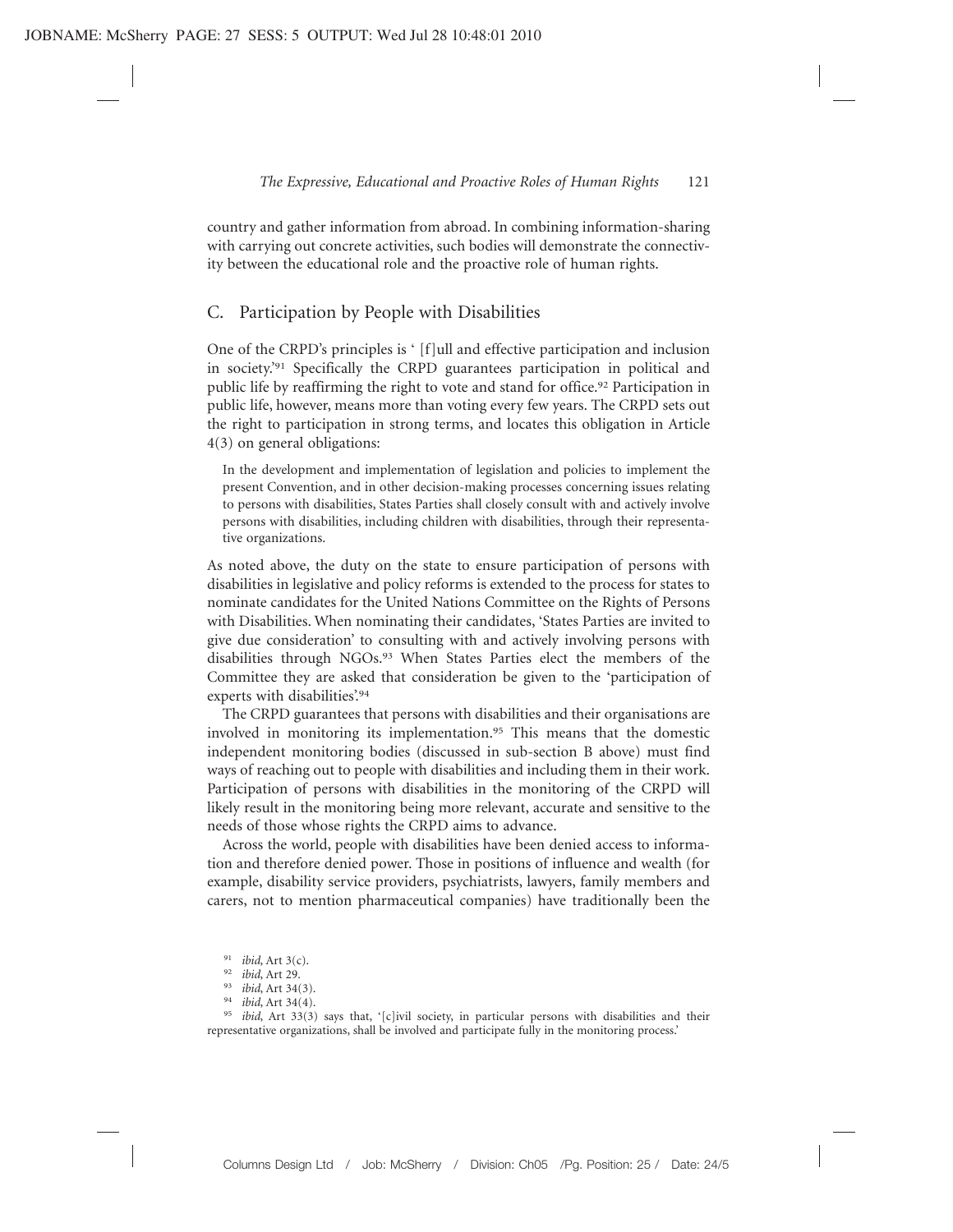policy-making power players, lobbying governments to adopt policies which are professionally and financially beneficial. The CRPD is premised on the belief that

persons with disabilities should have the opportunity to be actively involved in decision-making processes about policies and programmes, including those directly concerning them,<sup>96</sup>

and in doing so the treaty seeks to repatriate power towards those who have most to gain from Convention implementation. The CRPD organises this power redistribution by creating a general obligation to ensure participation, an obligation which should be read into each CRPD provision. The general obligations need also to be read into the various bodies which the CRPD establishes and which are referred to in this chapter, namely the Conference of States Parties to the Convention,<sup>97</sup> the Committee on the Rights of Persons with Disabilities,<sup>98</sup> the focal point $(s)$  in the domestic executive structure,<sup>99</sup> and the national independent monitoring bodies, $100$  in all of which '[c]ivil society, in particular persons with disabilities and their representative organizations, shall be involved and participate fully.'101 An insistence that people with disabilities and their NGOs participate in monitoring the CRPD's implementation makes it more likely that implementation will actually happen. It is also more likely that the United Nations Committee on the Rights of Persons with Disabilities and the domestic independent monitoring bodies receive relevant, informed and accurate information from civil society so that they in turn can provide specific, measurable and time-bound objectives for States Parties to bring their laws, policies and practices in line with CRPD requirements. The CRPD's insistence on ensuring the participation of persons with disabilities suggests a post-hierarchical politics, one in which there is greater transparency, ownership of results, and likelihood of implementation.

Research has suggested that participation allows for a greater and more varied set of voices to be brought into decision-making processes in order to counteract the dominance of previously more powerful voices. It has also indicated that participation increases the effectiveness of service delivery. A group of British researchers puts it succinctly in observing that, '[e]ffective governance requires an informed, engaged citizenry which votes in elections, participates in decision making and works with service providers in designing, delivering and monitoring

<sup>96</sup> *ibid*, preambulatory para (o).

<sup>97</sup> *ibid*, Art 40.

<sup>98</sup> *ibid*, Art 34.

<sup>&</sup>lt;sup>99</sup> *ibid*, Art 33(1).<br><sup>100</sup> *ibid* Art 33(2)

<sup>100</sup> *ibid*, Art 33(2).

*ibid*, Art 33(3).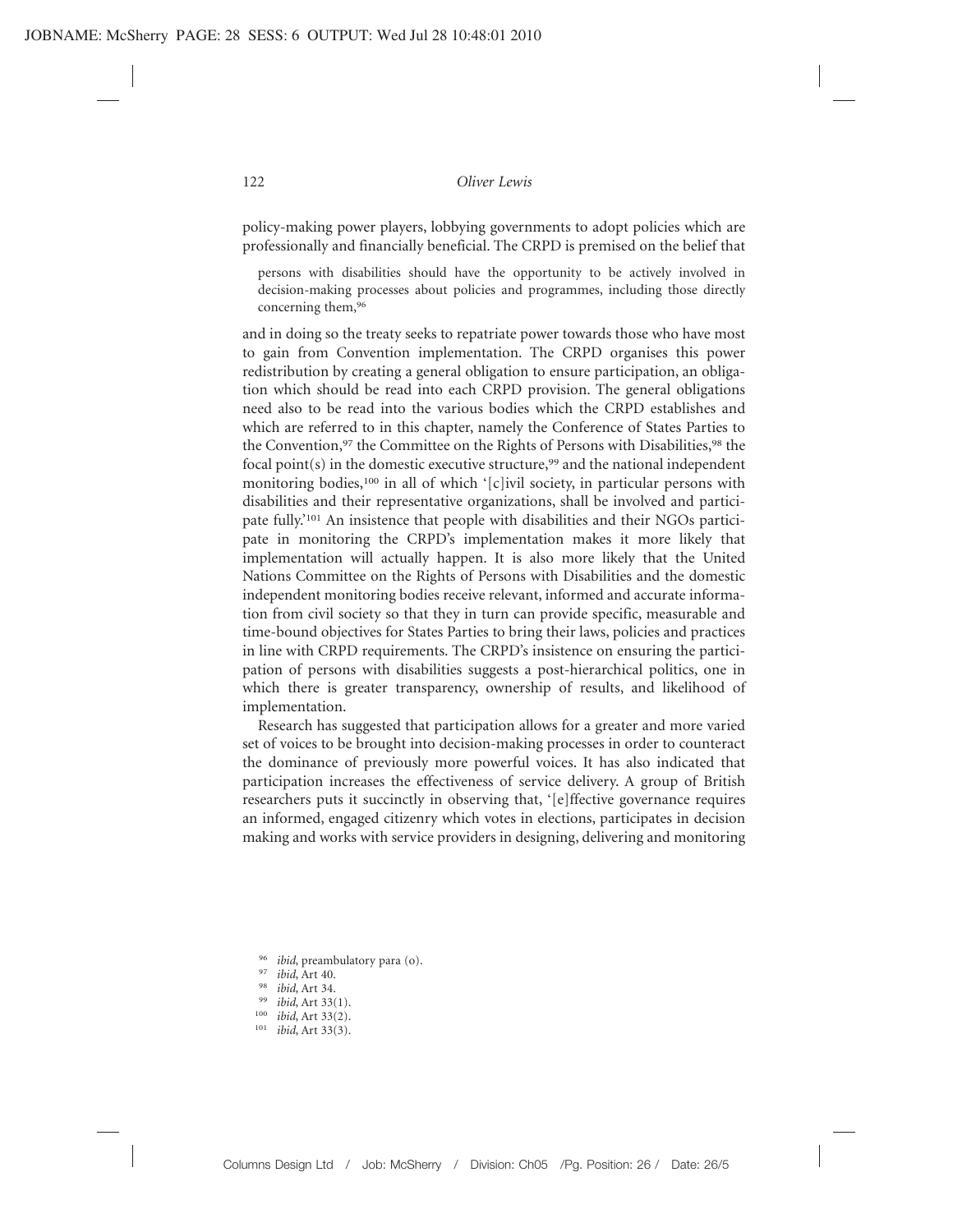services'.<sup>102</sup> In other words, participation in CRPD processes goes beyond superficial attempts at political correctness: it is beneficial for persons with disabilities, and for politicians and civil servants too.<sup>103</sup>

### D. Co-ordinating Implementation

As well as establishing independent mechanisms at the domestic and international levels and insisting on the participation of people with disabilities at both those levels, the CRPD demands executive co-ordination of implementation at both intergovernmental and governmental levels.

The CRPD is the first United Nations human rights treaty to require the States Parties to 'meet regularly in a Conference of States Parties in order to consider any matter with regard to the implementation of the present CRPD.'104 The Conference can be convened however regularly the States Parties decide, but no less regularly than every two years.105 Although most other treaties have a provision for calling a Conference of States Parties, the CRPD is the only one to mandate its Conference to consider implementation.106 Early indications are that the Conference of States Parties to the CRPD will be held more or less annually, and will be inclusive of civil society organisations.107 The Conference of States Parties is serviced not by the Geneva-based Office of the High Commissioner for

<sup>103</sup> For a discussion on participation in the mental health arena, see O Lewis and N Munro, 'Civil Society Involvement in Mental Health Law and Policy Reform' in M Dudley, D Silove and F Galeeds (eds), *Mental Health and Human Rights* (Oxford, Oxford University Press, forthcoming 2010).

<sup>104</sup> Convention on the Rights of Persons with Disabilities, adopted 13 December 2006, GA Res 61/106, UN Doc A/Res/61/106 (entered into force 3 May 2008) Art 41(1).

<sup>106</sup> Although a Conference of States Parties is envisioned in Art 51 of the International Covenant on Civil and Political Rights (adopted by GA Res 2200A (XXI) of 16 December 1966), Art 29 of the International Covenant on Economic, Social and Cultural Rights (adopted by GA Res 2200A (XXI) of 16 December 1966), Art 29 of the Convention against Torture and Other Cruel, Inhuman or Degrading Treatment or Punishment (adopted by General Assembly resolution 39/46 of 10 December 1984), Art 50 of the Convention on the Rights of the Child (adopted by GA Res 44/25 of 20 November 1989), Art 90 of the International Convention on the Protection of the Rights of All Migrant Workers and Members of Their Families (adopted by GA Res 45/158 of 18 December 1990), Art 34 of the Optional Protocol to the Convention against Torture and other Cruel, Inhuman or Degrading Treatment or Punishment (adopted by GA Res 57/199 of 18 December 2002), all of these treaties limit the formal mandate of such a conference to a consideration of proposed amendments to the treaty by States Parties. Curiously neither the International Convention on the Elimination of All Forms of Racial Discrimination (adopted by GA Res 2106 (XX) of 21 December 1965) nor the Convention on the Elimination of All Forms of Discrimination against Women (adopted by GA Res 34/180 of 18 December 1979) contain provision for a Conference of States Parties.

<sup>107</sup> The second Conference of States Parties was held over three days in September 2009. The agenda included panels, dialogues and side events, all discussing the subject 'Legislative measures to implement the Convention on the Rights of Persons with Disabilities'. There was significant participation of NGOs.

<sup>102</sup> SR Andrews, R Cowell, J Downe, S Martin and T Turner, *Promoting Effective Citizenship and Community Empowerment: A Guide for Local Authorities on Enhancing Capacity for Public Participation* (London, Office of the Deputy Prime Minister, 2006).

<sup>105</sup> *ibid*, Art 41(2).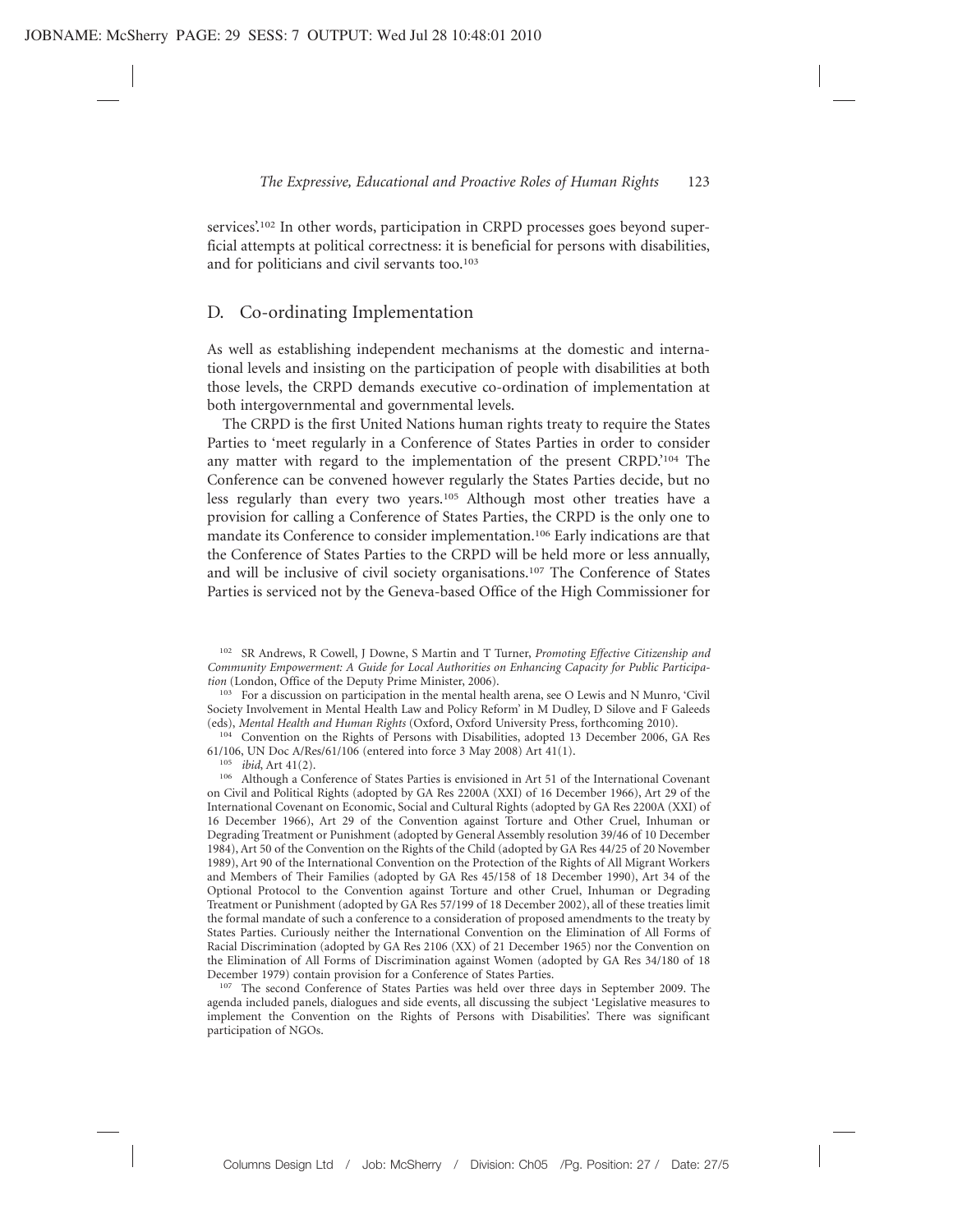Human Rights (which services the Committee on the Rights of Persons with Disabilities), but by the Department for Economic and Social Affairs based in New York. This reflects, perhaps, the fact that the Conference is governmental, whereas the Committee is supposed to be independent.

The CRPD encourages states to talk to each other and (possibly) make decisions on implementation, through the Conference of States Parties. At the domestic level, it requires that States Parties, ' designate one or more focal points within government for matters relating to the implementation of the present CRPD.'108 The purpose of the focal points is to co-ordinate action across ministries, departments and agencies to deliver a coherent disability policy. Central government has a duty under the CRPD to ensure that its provisions are implemented everywhere within the state's jurisdiction (even in federal states). It has a further duty to co-ordinate action across local and regional authorities. The drafters of the CRPD (which were, after all, state representatives themselves) were aware that many of the rights violations suffered by people with disabilities are caused by failures in communication and co-ordination of policy. This proposition is supported by empirical evidence which suggests that a key element in policy implementation failure is that many actors do not talk to each other and do not co-ordinate policy delivery.109

That the CRPD sets out *how* States Parties should organise the executive branch of government in order to implement the treaty is an audacious constitutional masterstroke. The CRPD insists on 'joined-up' government, a new concept for many countries which govern by departmental machine. Governments may like to consider adopting the following objectives for their disability rights focal  $point(s):$ <sup>110</sup>

- To create an integrated, holistic approach to the development and delivery of disability policy;
- To overcome departmental barriers and the problems of 'silo' management;
- To reduce transition costs from overlapping policies and initiatives;
- To deliver better policy outcomes by ensuring the participation of and contributions from people with disabilities;<sup>111</sup>
- To encourage greater coordination and integration of service delivery among providers at the local level;

<sup>110</sup> Adapted from J Newman,'Joined-up Government: The Politics of Partnership' in *Modernising Governance: New Labour, Policy and Society* (London, Sage, 2001).

<sup>108</sup> Convention on the Rights of Persons with Disabilities, adopted 13 December 2006, GA Res 61/106, UN Doc A/Res/61/106 (entered into force 3 May 2008) Art 33(1).

<sup>109</sup> S Barrett, 'Implementation Studies: Time for a Revival? Personal Reflections on 20 Years of Implementation Studies' (2004) 82 *Public Administration* 249. Barrett suggests that the three other factors deemed to contribute to implementation failure are lack of clear policy objectives; inter- and intra-organisational value and interest differences; and relative autonomies of implementing agencies coupled with limits of administrative control.

<sup>&</sup>lt;sup>111</sup> This is a requirement under CRPD Arts  $4(3)$  and  $33(3)$ .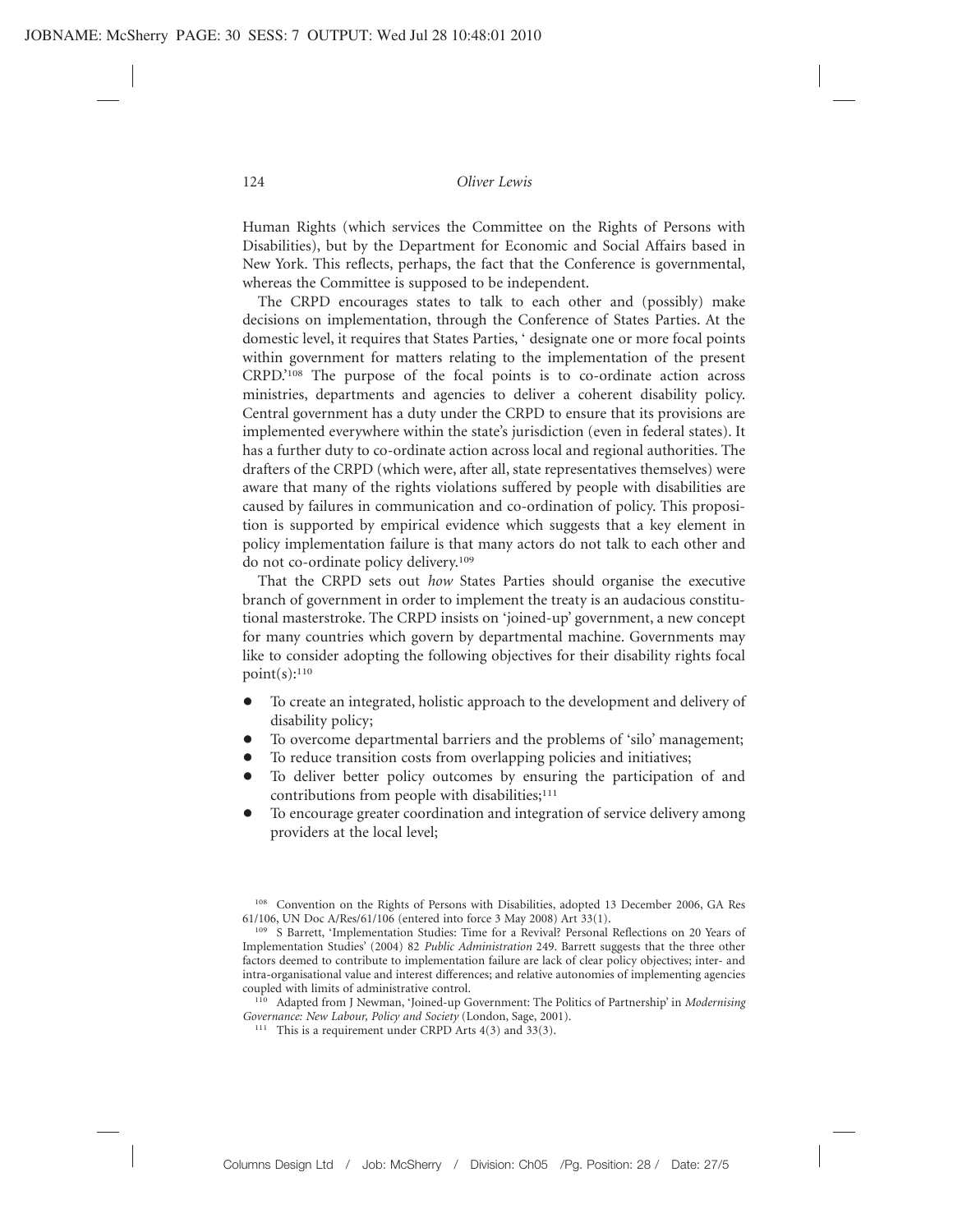- To develop innovative approaches to policies and services by eliciting the contributions of various partners;<sup>112</sup> and
- To increase the financial resources flowing into the disabilities sectors.<sup>113</sup>

A pre-requisite to pursuing joined-up government will be for politicians overseeing these focal points to provide leadership towards Convention implementation. Despite strong political backing, an enabling approach to delivering disability policy may be undermined by the strong traditions of rational planning and the continued centralisation of power associated with mechanical models of the 'policy-action dynamic'. It is crucial therefore that the effectiveness of CRPD focal points is closely monitored by civil society, by the relevant state's independent monitoring body, and by the United Nations Committee on the Rights of Persons with Disabilities.

In many countries the focal points are being set up within traditionally low-power ministries, such as ministries of social affairs, or ministries of employment. In placing the focal points in these ministries, states perpetuate the myth that disability policy is a soft social issue, or that its only aim is to reduce discrimination in employment. The CRPD is a cross-disciplinary treaty which, of course, does cover public policy areas of employment and social affairs, but goes much broader into policy areas of education, criminal justice, civil justice, family, foreign affairs,<sup>114</sup> international development, home/interior affairs, data protection, data and statistics. Given that the CRPD's main goal is to achieve equality and non-discrimination, it may be more prudent for activists to suggest that the relevant government's focal point is housed by the ministry of justice which, in many countries, has power and authority across a variety of other ministries. It will be interesting to see what the United Nations Committee on the Rights of Persons with Disabilities says about the ideal mother ministry for the focal points.

A further pre-requisite to pursuing a 'holistic' approach of policy co-ordination will be for all actors to be clear about the role of government. Such clarity is needed when coordinating policy, ensuring the participation of persons with disabilities, and delivering policy and services. In hierarchical models of governance, the government sets the agenda, develops the policy and implements

<sup>&</sup>lt;sup>112</sup> This could mean facilitating the sharing of promising practices within the country, and importing practices from outside the country—perhaps by working with sister focal points in other countries or via organisations such as the UN or international NGOs.

<sup>&</sup>lt;sup>113</sup> This could be achieved, for example, by quantifying the needs of persons with disabilities, ensuring that ministries contribute to providing the funding, developing partnerships which can deliver on providing appropriate services. Such partnerships these could, depending on the local circumstances, involve State bodies, quasi-State agencies, private companies, and non-profit organisations.

<sup>114</sup> For example, people entering the United States risk not being allowed in the country if they fail to tick the box certifying that they do not have a major mental illness. Another example is that it could be argued that the Convention requires embassies to be accessible for persons with disabilities, and another example is that embassies act as polling stations, and Art 29 of the Convention requires voting procedures to be accessible.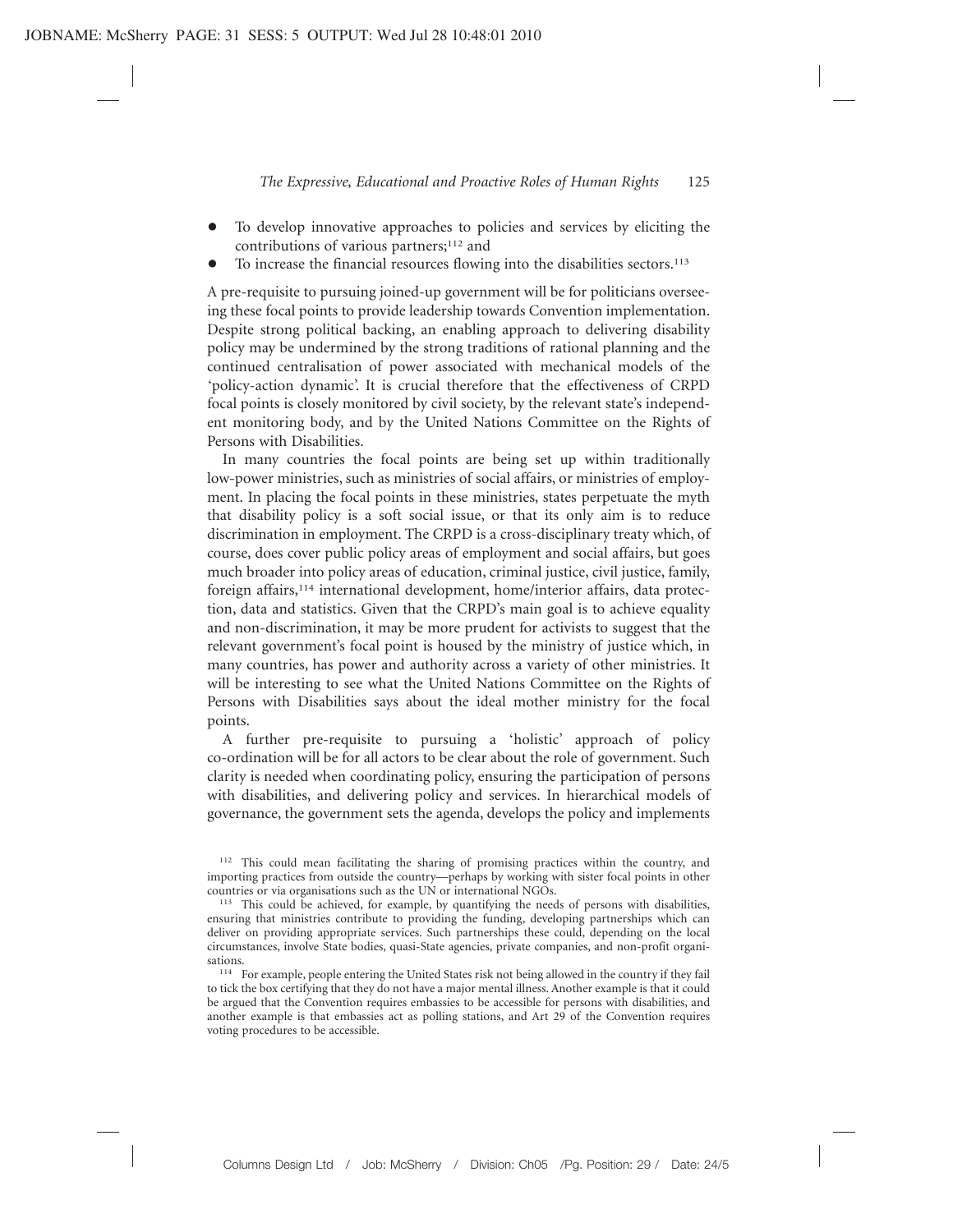it or orders others to do so. In encouraging an alternative politics, the CRPD sets up potential conflicts which will have to be managed. The policy theorists Erik-Hans Klijn and Joop Koppenjan suggest that in a network-like situation, the government may choose not to join in discussions at all.115 Alternatively the government could communicate with other public agencies and NGOs, or they may choose to play the role of process manager facilitating iterative discussions, or they may choose to be a network builder using their resources and their credibility as legitimately elected representatives of the majority. Klijn and Koppenjan warn that if government is inexperienced (which will inevitably be the case for the majority of CRPD focal points around the world) there is a risk that behaviours will revert to established and safer routines in which 'misunderstandings and conflict among actors can prove to be costly in terms of effectiveness and efficiency, but especially with regard to the reliability and legitimacy of governments'.116 This may be especially the case in countries with active focal points, with civil servants who want to combine the roles of a body which has a political 'opinion' with a more neutral process manager role or a network builder role. In time we will be able to assess how well the focal points manage their new and complex role. It is hoped that the Conference on States Parties will take the lead in sharing promising practices in executive coordination.

The politics of power has inevitably surfaced in this section on the proactive value of human rights. Power exists also in formulating ideas and discussions between stakeholders, so it is a consideration which runs through the expressive, educational and proactive roles of human rights. This section has looked at the structures established at the international and domestic levels to ensure policy coordination and those set up to monitor the implementation of the CRPD. The strong participation of people with disabilities in these mechanisms will re-balance power and ensure that policies and monitoring methodologies are relevant and owned by disability communities. Ownership will happen if governments acknowledge the disenfranchisement of persons with disabilities and their respective organisations, and ensure that these citizens are empowered to participate in and have the capacity to intervene on an equal basis with others in the policy cycle. The combination in the CRPD of substantive rights coupled with process requirements is unusual in human rights treaties. Its innovative implementation mechanisms may well contribute to closing the gap between rights rhetoric and reality.

<sup>115</sup> EH Klijn and FM Koppenjan, 'Public Management and Policy Networks: Foundations of a Network Approach to Governance' (2000) 2(2) *Public Management* 135. <sup>116</sup> *ibid*, 154.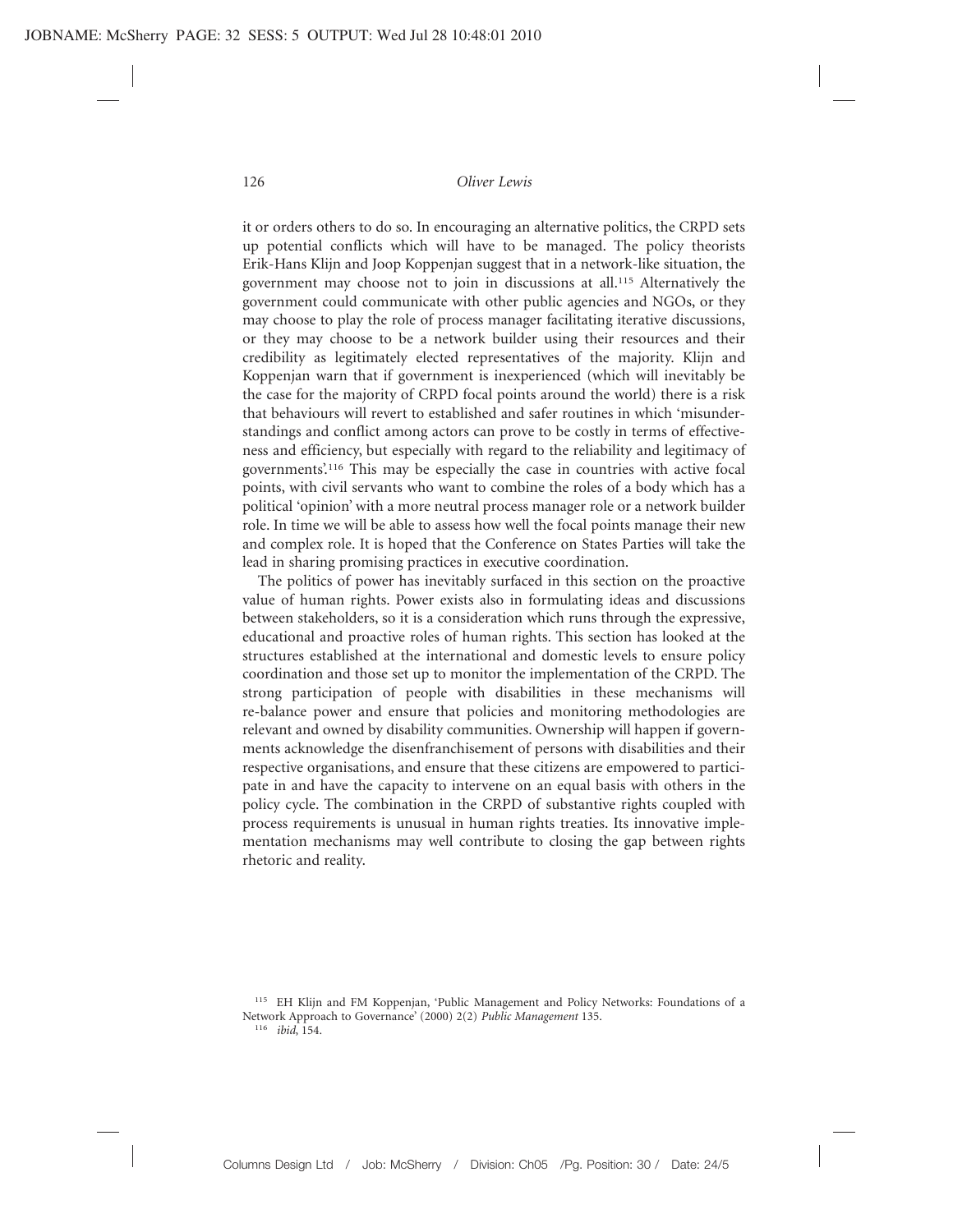# **V. Conclusion**

This chapter has suggested that a way of conceptualising the potential of the United Nations Convention on the Rights of Persons with Disabilities to effectuate social change is through the framework of the expressive, educational and proactive roles of human rights. The interdependence of these roles mirrors the rights enshrined in the CRPD as well as the institutions established by the CRPD at United Nations and domestic levels to ensure implementation. Interdependence itself is a core feature of human rights law and practice. The CRPD is now one of the nine core United Nations human rights treaties, but as Gerard Quinn has suggested, we should think of it

less as a means for coercing States and more as a powerful tool for enabling its revolutionary insights to percolate into the political process (by 'persuasion' and 'socialisation') and hence transform the political process to the point that justice and rights for persons with disabilities is seen as the primary departure point and not as an annoying distraction.<sup>117</sup>

Political processes are likely to be transformed if persons with disabilities, their family members and carers, providers of services, governmental authorities, and a range of civil society actors are open to thinking about ideas which may initially be uncomfortable. Political processes are likely to be transformed if people talk to those whose views may have been marginalised and with whom they have previously not talked or with whom they have vehemently disagreed. Political processes are likely to be transformed if programmes outside their drafters' comfort zones are implemented. In other words, the expressive, educational and proactive roles of human rights may be relevant to this Convention's implicit goal of changing the politics which have marginalised people with disabilities worldwide.

Creative problem solving will mean that policy-makers will have to take risks, and try out programmes, for example to put in place supported decision-making to comply with Article 12 of the CRPD. On such issues the 'correct' thing to do may be to take risks and put in place services for which there are no best practices, but rather promising practices which will have to be evaluated over time. Some of these programmes will work; others will flop. The United Nations Commission for Social Development has lent its weight to the notion of programme experimentation and knowledge-transfer, suggesting that, '[n]ew and innovative thinking and collaboration are required to utilize the CRPD so as

<sup>&</sup>lt;sup>117</sup> G Quinn, 'Resisting the "Temptation of Elegance": Can the Convention on the Rights of Persons with Disabilities Socialise States to Right Behaviour?' in MO Arnardóttir and G Quinn (eds), *The UN Convention on the Rights of Persons with Disabilities: European and Scandinavian Perspectives* (Leiden, Martinus Nijhof, 2009).